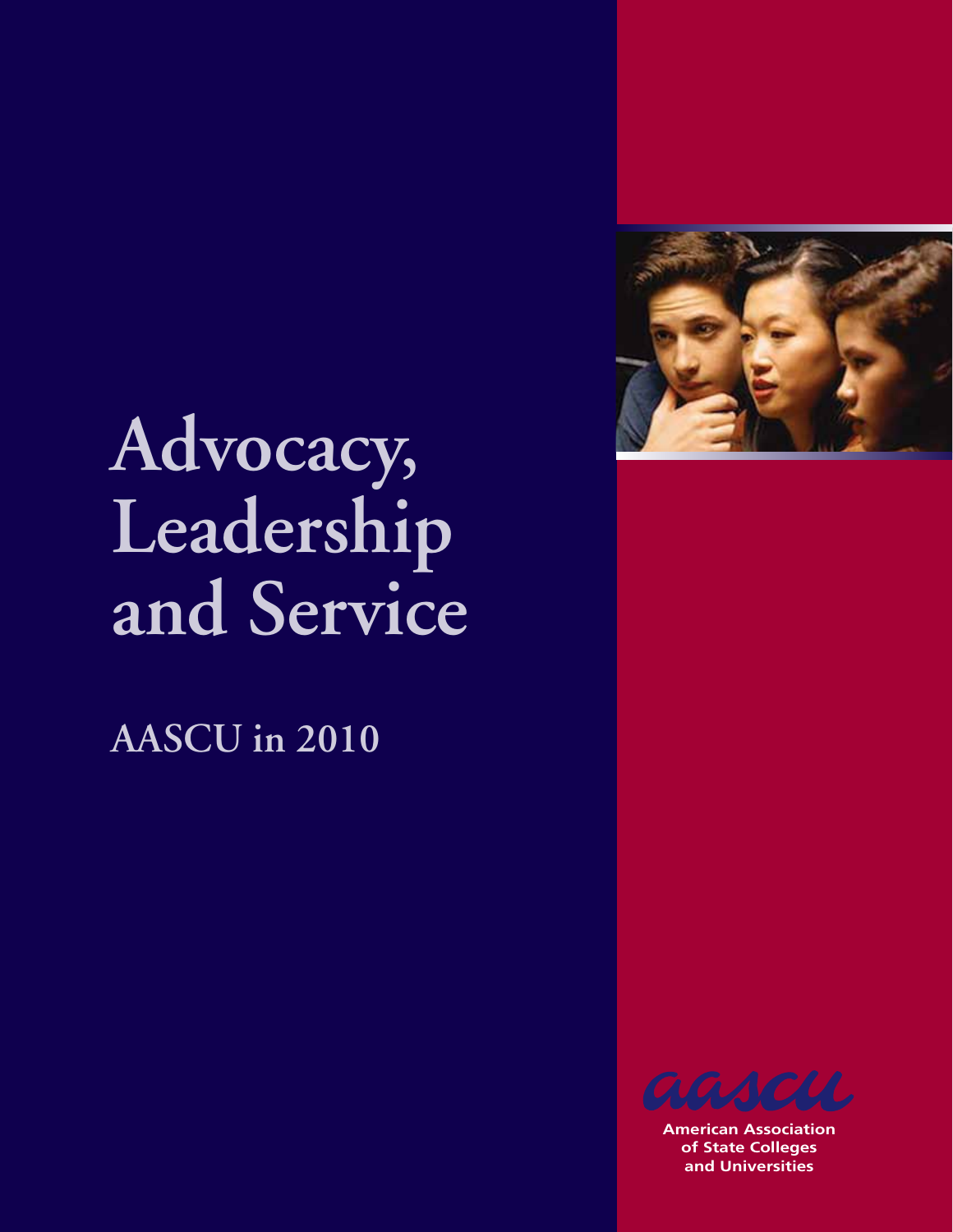## Benefits of Membership

embership in AASCU offers unique<br>benefits designed to strengthen<br>and support the public university<br>presidency. benefits designed to strengthen and support the public university presidency.

#### Student-Centered Advocacy

AASCU's work at the national level facilitates college accesss, affordability and accountability and is based on a unique member-driven Public Policy Agenda that puts students at the core of our advocacy efforts.

#### Exclusive Meetings for Presidents

AASCU presents two meetings annually that provide presidents an opportunity to network and to focus on issues relevant to their presidencies and their institutional leadership.

#### Focus on State Relations

AASCU is the only presidential association that focuses on state policy analysis and emerging trends and issues across the 50 states.

#### Member Advisories and Action Alerts

AASCU provides regular and timely updates from Washington on key issues affecting our members and their students. Advisories and action alerts inform members about policy issues and seek their involvement in influencing legislation with their members of Congress.

#### Leadership Support

Presidents facing difficult challenges can discuss these in confidence with the AASCU leadership and receive referrals to colleagues who have had experience in similar situations. The new AASCU innovations initiative will link members to resources and best practices in key areas of presidential leadership.

#### Professional Development

Both leadership and professional development are a rich tradition in AASCU that includes an academy for new presidents, leadership renewal for veteran

presidents and programs for those exploring the presidency. AASCU also offers programs to support and strengthen the presidential leadership team and to encourage talented administrators seeking career advancement.

#### Engaging Members

It is a long-established custom for AASCU members to be engaged in issues of national significance through their work in areas such as formulation of the Public Policy Agenda, Summer Council programming and committee and task force efforts.

#### Program Support for Civic and Regional Engagement

AASCU's American Democracy Project and the association's work in developing the "stewards of place" concept have placed AASCU members in the leadership vanguard of these increasingly important movements. Both reinforce the public purpose of public higher education.

#### Programs for Spouses and Partners

AASCU has long recognized the vital role of the presidential spouse or partner and in doing so offers programming at both the Annual Meeting and Summer Council exclusively for spouses and partners.

#### *Public Purpose*

The AASCU magazine presents a national medium that highlights members' distinctive contributions to public higher education and provides topical and timely commentary and analysis.

### Special Initiatives

AASCU membership also gives institutions access to three special initiatives -- the funding information services offered by the Grants Resource Center, the leadership development support provided by the Millennium Leadership Initiative (MLI), and the Red Balloon project.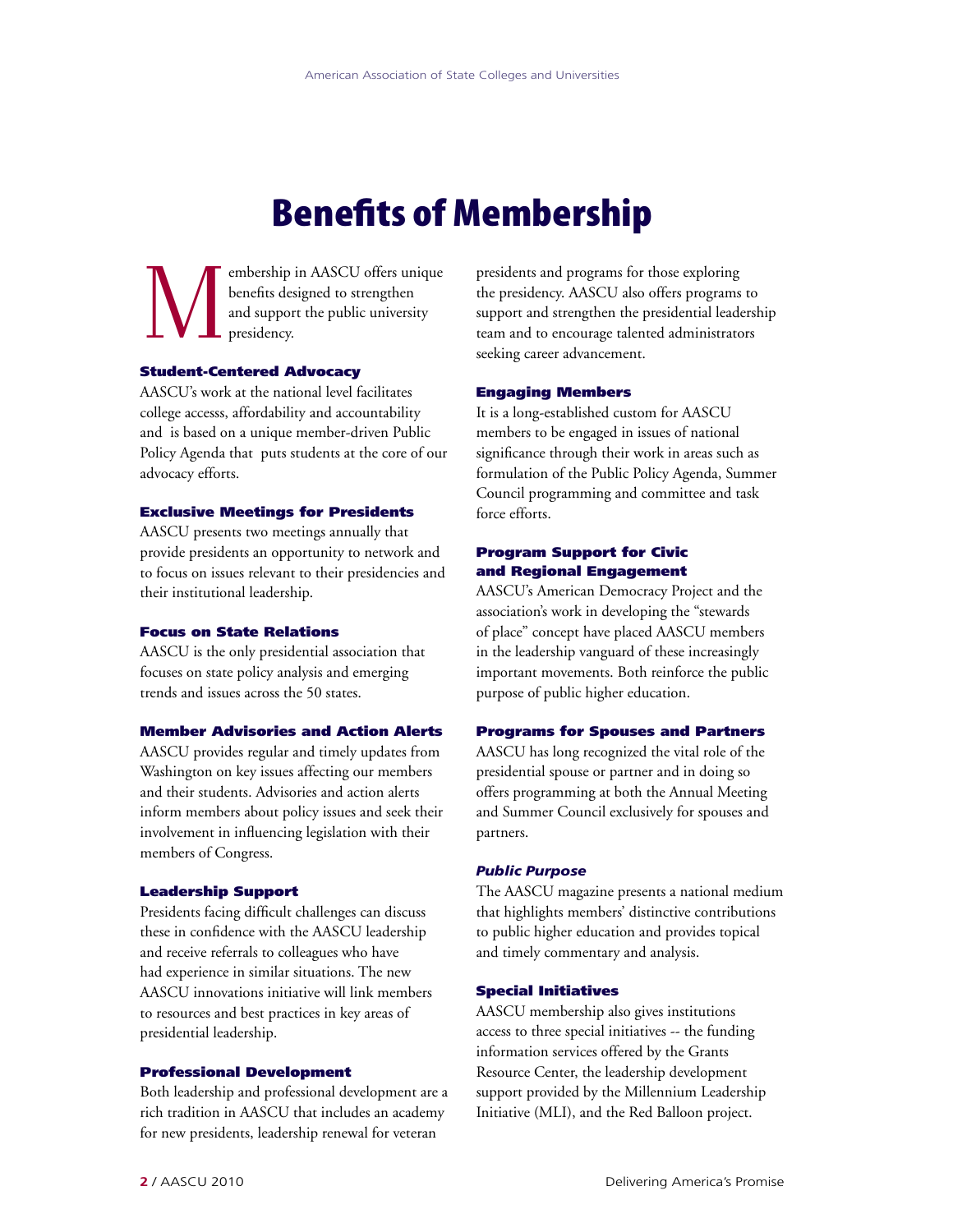## From the President

The uring my first year as president of AASCU, I've had the opportunity to personally meet with many of you. Your interest in AASCU—as well as your dedication to and support for its mission—is rewarding and inspiring.<br>Memb opportunity to personally meet with many of you. Your interest in AASCU—as well as your dedication to and support for its mission—is rewarding and inspiring. Member loyalty is one of the essential characteristics that sustains great organizations as they aspire to great achievements.



AASCU's vision is to be a transformative influence in American public higher education through advocacy, leadership and service. Our path to achieving this vision has been charted by the

association's new strategic plan, a copy of which was mailed to all members in early November. It is important to note that the plan's key governing ideas— vision, mission, distinctiveness and core values—incorporate recommendations contributed by many of our members. For almost 50 years, AASCU and its members have delivered on the American promise of access, affordability and educational opportunity and the commitment to serve as stewards of place for our communities. The plan's governing ideas and strategic directions confirm these commitments while acknowledging the challenges of the  $21<sup>st</sup>$  century.

Planning for the future was a major focus of AASCU's efforts in 2010, but there were significant policy and program directions addressed by AASCU staff. This report touches on some of the highlights including expansion of college access through increasing the Pell Grant, implementation of the Post-9/11 GI Bill, and the examination of crucial issues with state policy implications, such as graduation rates, tuition policy and state higher education financing. AASCU created innovative and collaborative opportunities for members through the Red Balloon project (which focuses on re-imagining undergraduate education), the new civic minor in urban education, and the college readiness partnership with the State Higher Education Executive Officers (SHEOO) and the Council of Chief State School Officers (CCSSO).

I look forward to 2011 with a real sense of optimism: It is fueled by the opportunity we will have to celebrate AASCU's 50 years of effective service, as well as the knowledge that some of the best and brightest leadership in public higher education resides in our membership. That bodes well for AASCU's next 50 years.

Kind regards,

Muril & Haward

President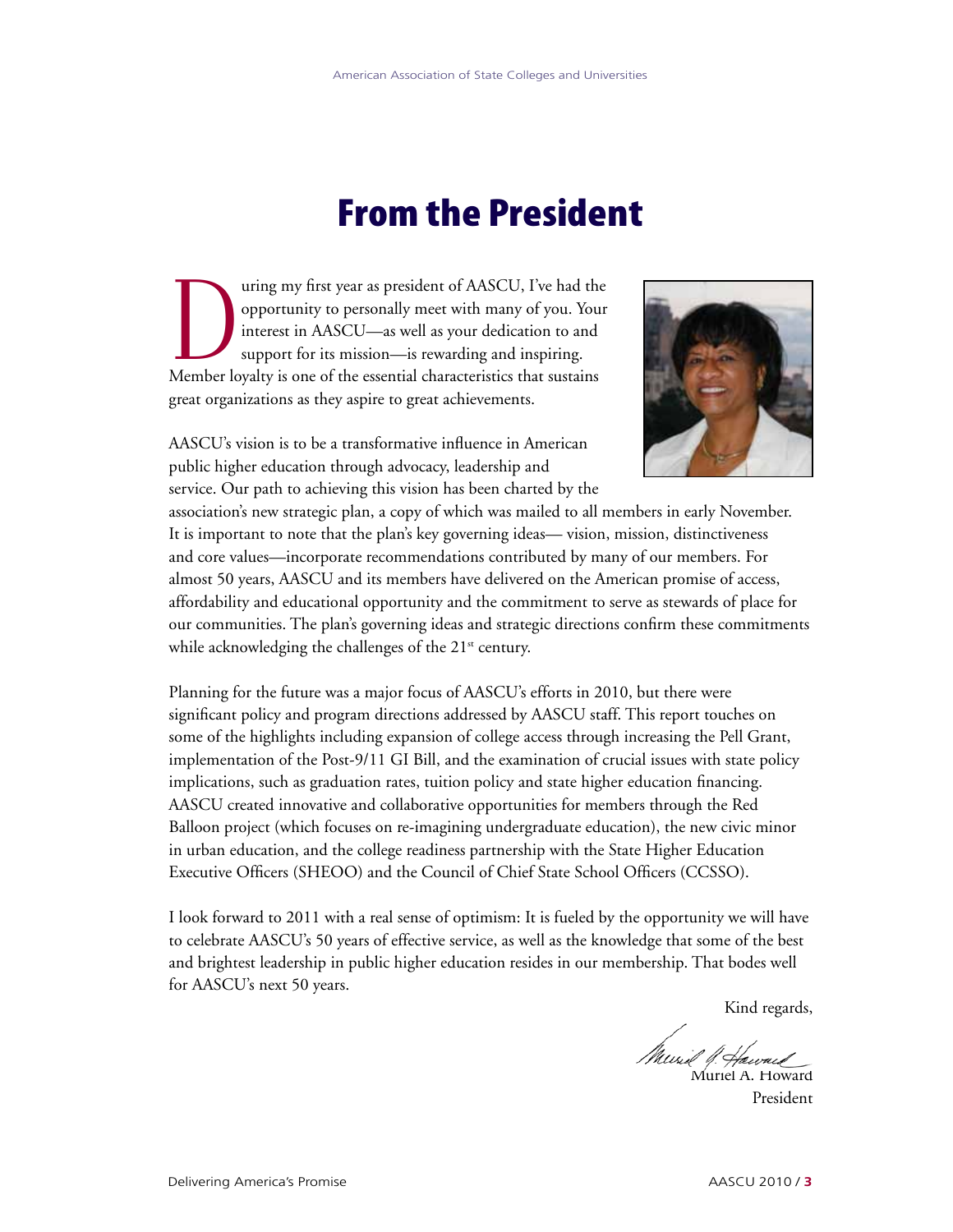## Advocating for Members and the Students They Serve

## Student Financial Aid Leadership

Passage of the Student Aid and Fiscal Responsibility Act (SAFRA) set the stage for significant changes to the current higher education financial aid process. The legislation required that any federal loan made on or after July 1, 2010 be issued through the federal government's Direct Loan Program, ending the use of private lenders in the student loan origination process. AASCU provided assistance to member institutions during this transition.



Northern Kentucky University President and 2010 Chair of the AASCU Board of Directors, Jim Votruba; Martha Kanter, U.S. Under Secretary for Education; and Ed Elmendorf, AASCU's senior vice president for government relations and policy analysis discuss a policy point at the 2009 Annual Meeting.

AASCU was also very involved through staff efforts, as well as significant member engagement, in securing additional funding for the Pell Grant Program in SAFRA. The legislation included a \$36 billion investment in the Pell Grant Program over the next 10 years. This investment will provide for a maximum Pell Grant award of \$5,550 until 2012; after 2012, the maximum award is projected to grow to \$5,975, dependent on Congressional action.

## Program Integrity Negotiations

The year began with a Department of Education-negotiated rulemaking process on program integrity. AASCU was represented at the negotiating table by its Director of Federal Relations. The panel negotiated 14 issues designed to improve and strengthen the integrity of Title IV aid programs on behalf of students. Among areas addressed were Gainful Employment (related to specific certificate programs), Incentive Compensation, Credit-Hour, Satisfactory Academic Progress, and Misrepresentation. The Department will be finalizing these regulations through the end of 2010 and into 2011 so that they may take effect on July 1, 2011.

## Veterans Education Partners

AASCU is an active participant in the Partnership for Veterans' Education, a national collaborative of higher education associations, military groups and veteran groups. AASCU itself was requested to provide testimony before the Subcommittee on Economic Opportunity of the House Committee on Veterans Affairs regarding the implementation of the Post-9/11 GI Bill Program. Dr. Alan Merten, president of George Mason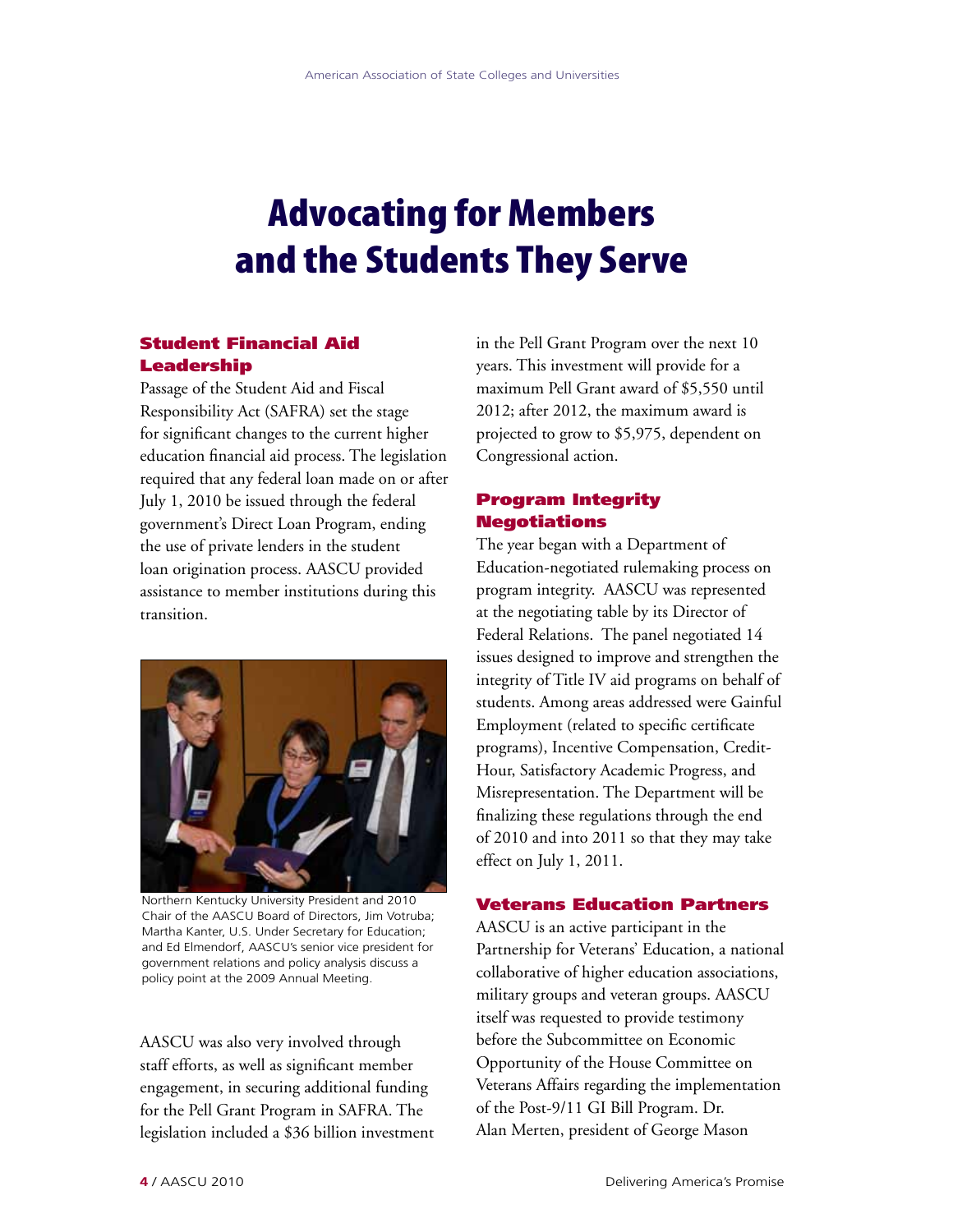University (Va.), presented the AASCU perspective at this hearing.

## Elementary and Secondary Education Reform

With the submission of his fiscal year 2011 budget request, President Obama shifted his education reform focus from higher education to elementary and secondary education. His proposal included an overhaul of the Elementary and Secondary Education Act (ESEA), also known as No Child Left Behind. The administration's proposal, while lacking in detail, suggests a different funding and authorization structure for teacher preparation programs. AASCU is an integral partner on a Higher Education Teacher Preparation Task Force that has developed several fundamental principles to guide policy development during the reauthorization of the ESEA. This reform legislation will likely be considered in the next Congress.

Another initiative focused on elementary and secondary education, but with implications for higher education, was the National Governors Association (NGA) and the Council of Chief State School Officers' (CCSSO)



George Mason University President, Alan G. Merton, discusses his testimony on the Post 9/11 GI Bill Benefits Program to the Subcommittee on Economic Opportunity of the Committee on Veterans Affairs with AASCU Director of Federal Relations and Policy Analysis Robert Moran.

announcement of the Common Core Standards Initiative. This initiative—designed to produce college/career-ready students developed standards in mathematics and English/language arts for K- 12. AASCU has begun an educational campaign to inform its membership about opportunities to support educational reform efforts at the national and state levels. The association continues to collaborate with other associations engaged in K-12 education reform.



U.S. Secretary of Education Arne Duncan met with a group of AASCU presidents in a private session during the 2009 Annual Meeting.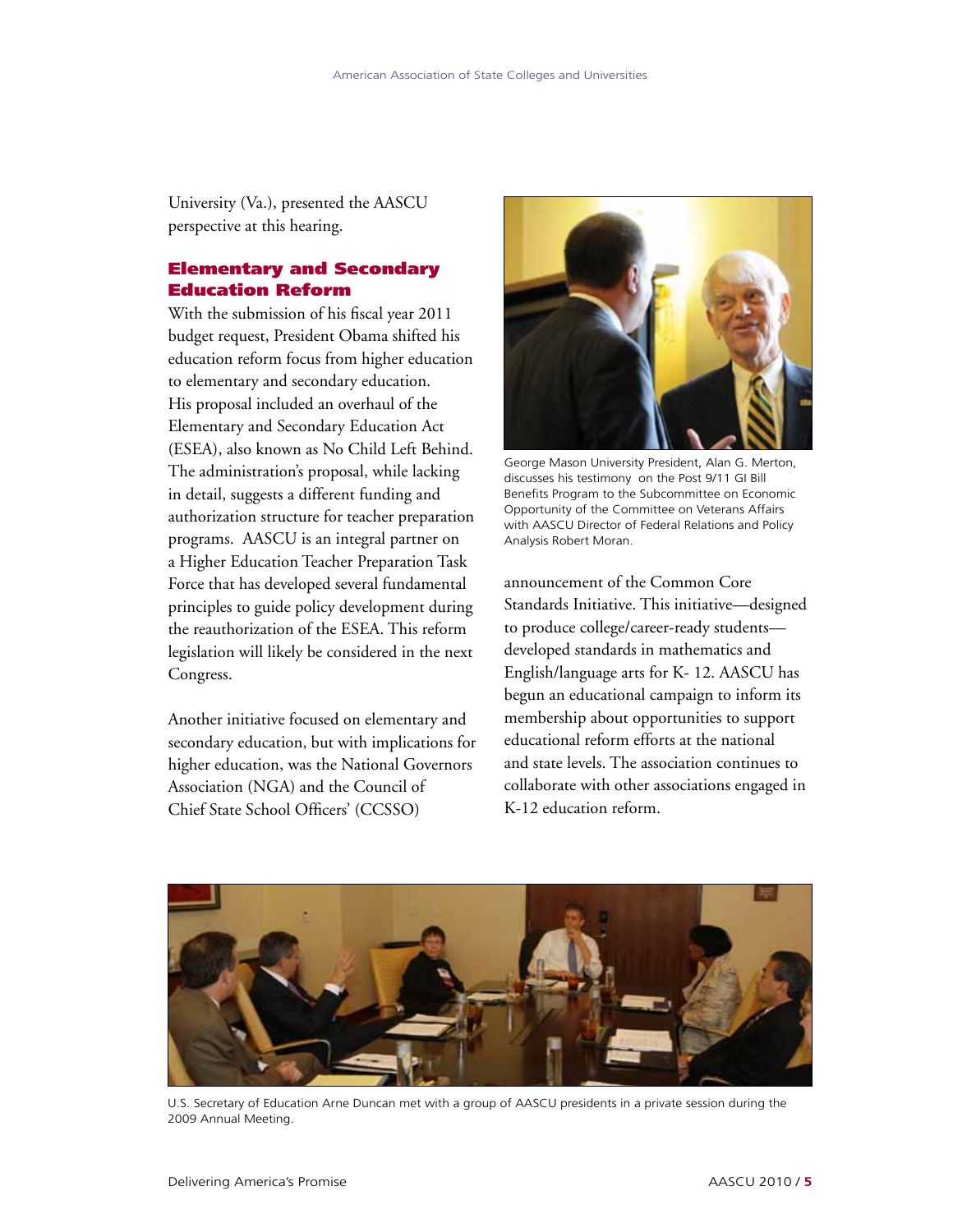## Innovation and Imagination in Teaching and Learning

## Re-Imagining Undergraduate Education

AASCU's Academic Affairs Summer Council, "Re-Imagining Undergraduate Education," focused on innovation and redesign as campuses confront declining budgets and increasing expectations. The summer meeting served as the initial launching point for a year-long national redesign initiative, the Red Balloon Project, with AASCU serving as the program coordinator. The Committee on the Undergraduate Experience has agreed to serve as the Presidential Advisory Committee. A steering committee of 25 AASCU provosts assisted in the development of the summer program and the year-long initiative that is now underway.

**RED BALLOON PROJEC**<br>Re-imagining Undergraduate Education

The formal launch of the Red Balloon Project occurred in late September with an invitation from President Muriel Howard. As of early October 80 campuses had signed up to participate. In addition to the AASCU webpage for the Red Balloon, we are using edu1world as a platform for much of the activities, including bookmarking of key articles and papers, blogs, repositories of materials, and collections of emerging practices. We intend to continue the work

of the Red Balloon Project at our Academic Affairs Winter Meeting in Orlando, and next summer's Academic Affairs meeting in Portland.

## Grant Supports Civic Minor in Urban Education

The Corporation for National and Community Service recently awarded AASCU a \$433,874 Learn and Serve America Higher

Education grant to design and implement a new Civic Minor in Urban Education. The minor will integrate K-12 servicelearning experiences with urban public



policy coursework, offering pre-service teachers and other undergraduates a coherent understanding of the larger context of urban education.

Five AASCU urban campuses will be selected to participate through an RFP process in Fall of 2010. On these campuses, faculty in liberal arts and sciences and teacher education will partner with local K-12 urban educators to create models of the Civic Minor. At the end of the project, participating institutions will disseminate these models to our 400+ member institutions. Announcement of the five selected campuses will be made in late November.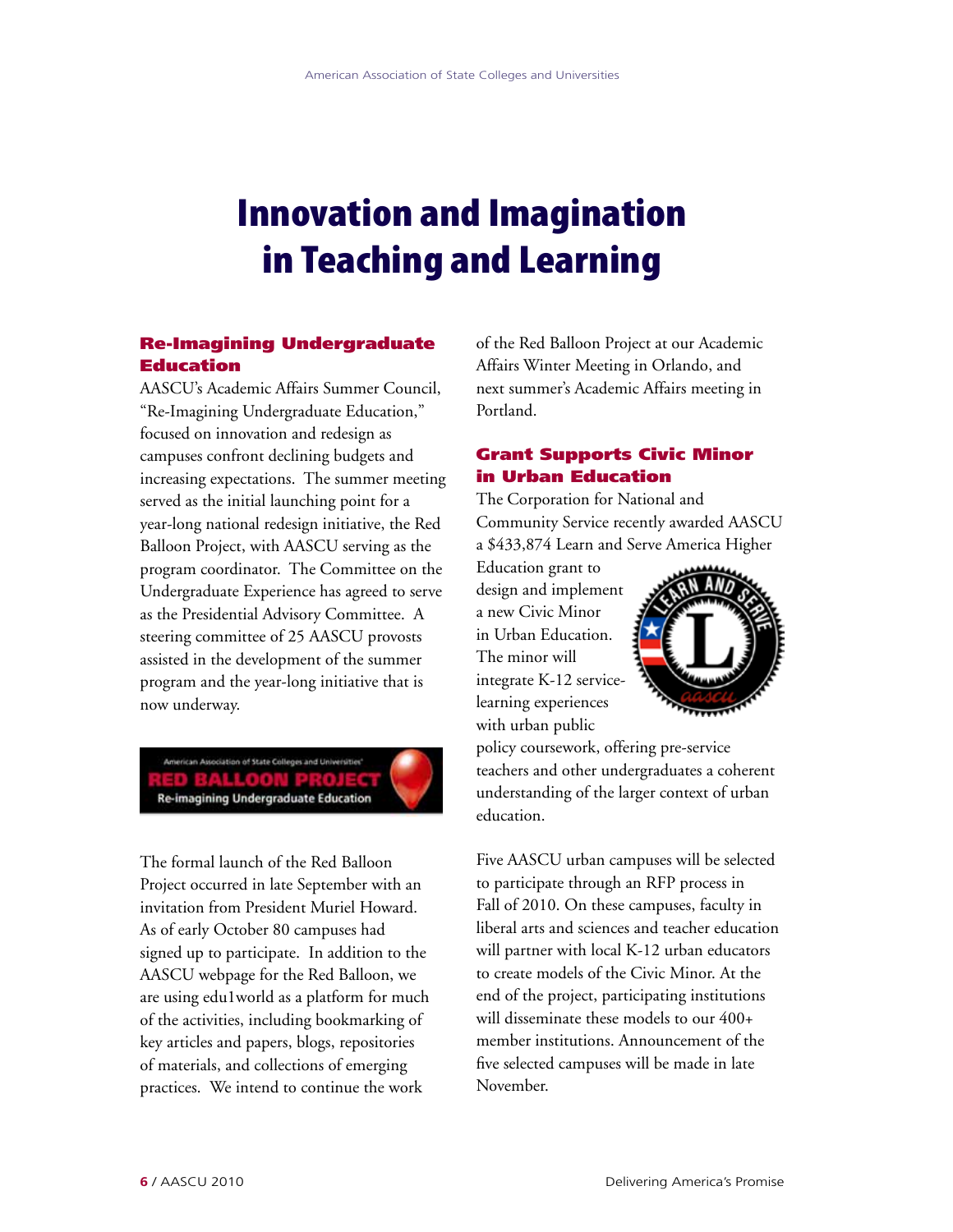## P-20 Initiatives and College Readiness Partnership

In support of its strategic directions, AASCU will convene a Regional Stewardship Task Force that will address a variety of issues to strengthen partnerships with local P-12 education systems. The task force, led by President James C. Votruba (Northern Kentucky University), will consider and make recommendations about:

- Principles of collaboration
- Institutional alignment and policies
- Assessment of college readiness across the P-12 systems
- Examples of campus good practice in this arena

The Regional Stewardship Task Force will monitor the work of the College Readiness Partnership and will help focus AASCU efforts in partnership work.

With the widespread state adoption of Core State Standards for college readiness in English and mathematics (35 states as of October 2010), AASCU saw a need to work in cooperation with the Council of Chief State School Officers (CCSSO) and the State Higher Education Executive Officers (SHEEO) association. The Blue Ribbon oversight panel for the partnership includes



study area on campus.

5 appointees from each of the partner associations.

The purpose of the partnership is to help facilitate implementation of the standards. Further, it will encourage common understandings about what achievement of the college readiness standards will mean for students admitted to AASCU institutions. The partnership will focus on the development of:

- A leadership academy
- Mutual understandings about what constitutes college readiness
- In-service programs to address gaps between student preparation and college readiness
- Pre-service programs to address achievement of college readiness

## Christa McAuliffe Award to Western Oregon University

Ten applications were submitted for the 2010 Christa McAuliffe Excellence in Teacher Education Award. The Presidential Award Selection Committee, chaired by Tim Flanagan, chair of the Teacher Education Committee and president of Framingham State, selected four finalists for this year's award and chose Western Oregon University as this year's winner. The award will be presented at the Annual Meeting in November.

## FIPSE Grant in Support of Accountability

AASCU has been granted a no-cost extension to complete the three-year Fund for the Improvement of Postsecondary Education (FIPSE) grant, creating common A University of Central Florida student uses a a accountability measures to prepare future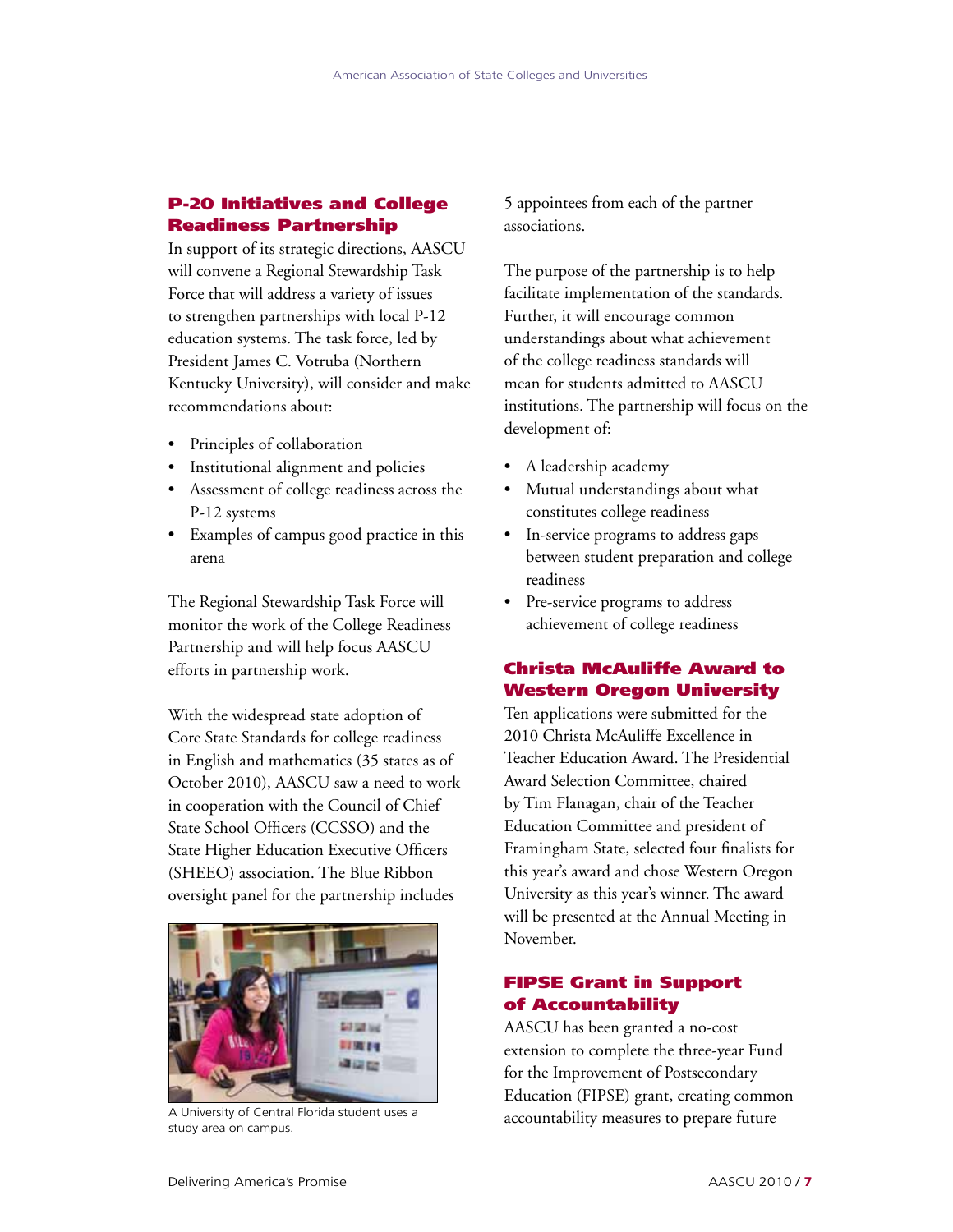math and science teachers in the state of Wisconsin. The goal of the project is to produce program improvement and reform across all 13 four-year University of Wisconsin System campuses by creating a rubric—tied to state standards—for evaluating the clinical performance of teacher candidates.

## Voluntary System of Accountability and College Portrait

Committed to ongoing accountability for public sector higher education, the Voluntary System of Accountability (VSA) launched a new web-based College Portrait reporting template that meets the accessibility requirements of the Americans with Disabilities Act. VSA also released its newly implemented individual College Affordability Estimator that offers an accurate estimate of how much out-of-pocket money a student admitted to a VSA university or college will

likely spend. It meets all of the requirements mandated by the federal Higher Education Opportunity Act for a college net-price calculator. The estimator takes into account family financial circumstances as well as widely available student aid in the form of grants, scholarships and loans.

Summer workshops were conducted this year in Baltimore (Md.), St. Louis (Mo.) and Sacramento (Calif.). These workshops focused on how VSA institutions are implementing and using learning outcomes test measurements for institutional improvements.

VSA-participating institutions were required to pay dues for the first time this year, as grant support from the Lumina Foundation expired and VSA operations are now funded by the more than \$500,000 in dues payments already collected. Currently, 334 institutions participate in the VSA.

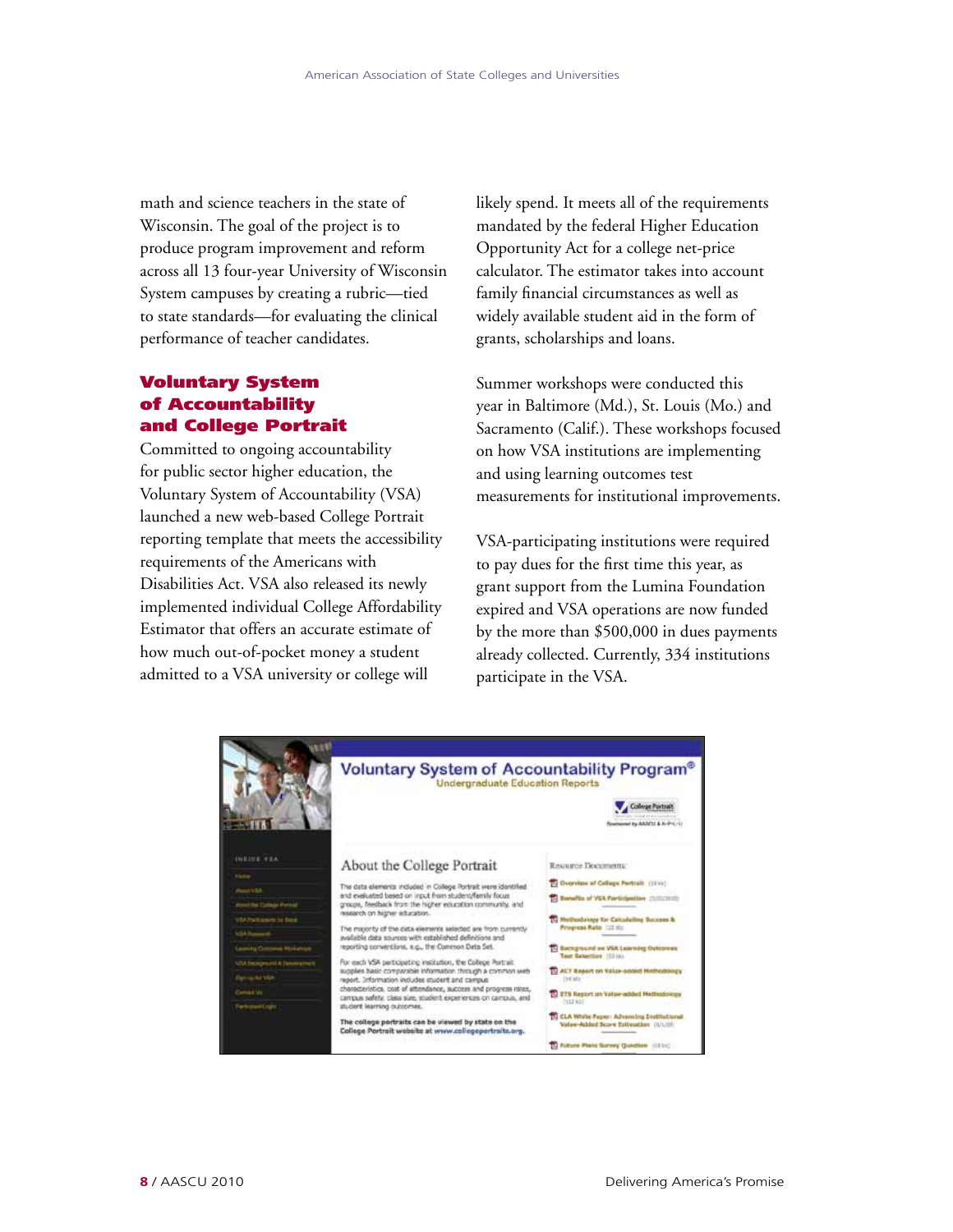## Supporting the Public Purpose of Public Higher Education

## State and Institutional Policy Analysis and Expertise

A unique feature of AASCU's policy analysis and advocacy work is its attention to issues and policies affecting states and institutions. The association serves as a visible and rich resource for data on student enrollment and retention, graduation rates and completion data, tuition policy, state higher education financing, and state policies and programs affecting postsecondary education.

During 2010, AASCU's policy publications addressed issues such as tuition-setting



authority and deregulation at state colleges and universities; the outsourcing of instruction; an update on the community colleague baccalaureate; and an analysis of

proposed amendments to the Post-9/11 GI Bill. Following up on the association's strong advocacy for a minimum higher education state funding commitment associated with the 2009 federal stimulus package, AASCU published a critical analysis in 2010 of this "state maintenance of effort" provision. It concluded that hundreds of millions of additional state monies might have been cut

from states' higher education budgets had the provision not been included in the American Recovery and Reinvestment Act (ARRA).

### Examining Crucial Issues

Demonstrating AASCU's unique role in examining issues at the intersection of state and institutional policy, the association partnered with the National Association of Educational Procurement (NAEP) to conduct a national study on state and institutional purchasing policies. The report, *Public College and University Procurement: A Survey of the State Regulatory Environment, Institutional Procurement Practices,* and *Efforts Toward Cost Containment,* offered several recommendations to increase cost savings, efficiency and productivity through the reform of state and institutional policies in public higher education procurement.

In response to renewed national interest in improving financial literacy, AASCU published a white paper examining how state colleges and universities can provide meaningful, value-added financial education programs and services to increase financial literacy both on and off-campus. Other wellreceived publications include the annual T*op 10 Higher Education State Policy Issues* brief, as well as timely updates on state economic conditions and forecasts and higher education policy actions.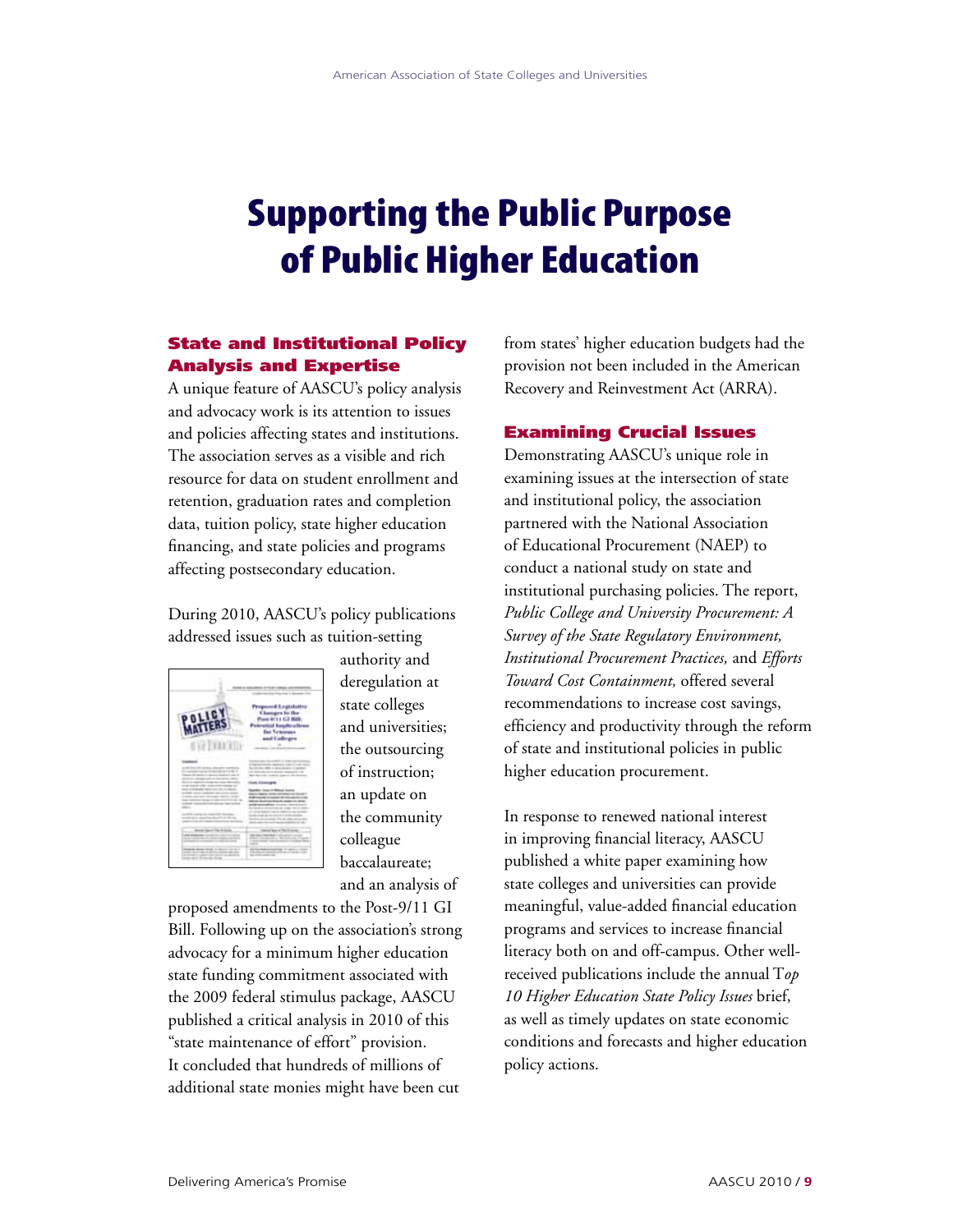## New Advisory Service for Members

AASCU continues to fulfill and expand upon its unique role in state policy analysis and information distribution. New in 2010 is a State Policy Advisory service that provides timely updates on state actions affecting higher education. The new service

supplements other policy resources such as *EdLines*, AASCU's weekly round-up of higher education state policy headlines, and a continuously updated online repository of state and national higher education-related reports.

## American Democracy Project Advances Engagement

The American Democracy Project (ADP) continues to grow and establish itself as one of the largest and most successful civic engagement initiatives in American higher education.

The Kettering Foundation is launching a new civic engagement and community college initiative. There are two goals in this initiative: (1) to strengthen the ties between the two-year and four-year college experience through civic engagement opportunities; and (2) ease student transition from community college to a four-year university through civic engagement. This is of particular importance to AASCU members because over 50 percent of our students come from community colleges. The American Democracy Project will work with Kettering to experiment with ways to meet the goals stated above.

#### Initiatives Update

The eCitizenship initiative hosted an

institute in Detroit, Michigan, November 4-5, 2010. Attendees included 60-75 faculty members, students, and administrators. The main goal of the eCitizenship initiative is to provide insights into strategies for engaging undergraduates in the use of social networks and technological tools for civic purposes. Those strategies can then be broadly employed



Scenes from Yellowstone ADP project.

to prepare undergraduates for lives of engagement and participation.

The Civic Agency initiative hosted an institute in Washington, D.C., November 11-12, 2010. Participants focused on how to create new visions of citizenship, countering the dominant conception of citizens as largely passive recipients of government services.

The Stewardship of Public Lands initiative held its annual seminar in Yellowstone National Park. Sixteen faculty members attended this seminar.

The 7 Revolutions Scholars met at AASCU in late October to collaborate on a funding prospectus and grant application, as well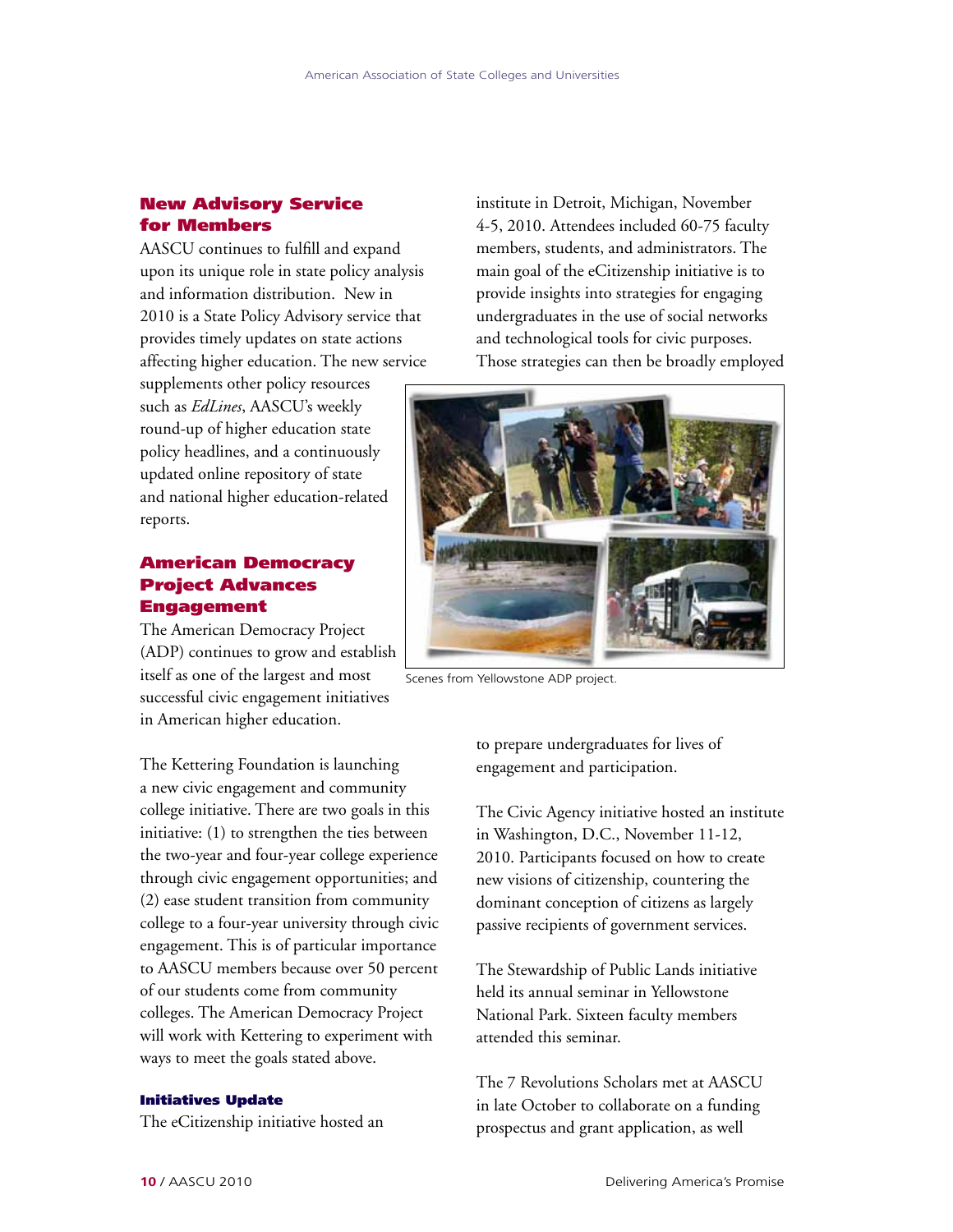

AASCU's First Generation Voices Project features audio, video and written narratives from students who are the first in their families to attend college. Above: Siblings William (on the left) and Jessica Parker and a colleague at Central Michigan University.

as planning for the 7 Revolutions Institute that will take place in April of 2011. Three campuses, Kennesaw State University, Georgia College and State University, and The Richard Stockton College of New Jersey, are joining the initiative. The goal of the 7 Revolutions initiative is to translate the 7 Revolutions identified by CSIS into curricular and cocurricular programs for undergraduates, producing strategies, materials, and programs to develop globally-competent citizens.

## Saluting First Generation Students

In July AASCU launched First Generation Voices, a multimedia project highlighting the stories of first generation college students at AASCU member campuses. Twenty-five students from 21 campuses have been featured to date through video, narrative or audio opportunities.

## Serving Those Who Serve the Nation

During the Council of College and Military Educators' (CCME) annual meeting, Servicemembers Opportunity Colleges (SOC) staff conducted a "Burning Issues Summit" that provided an opportunity for

SOC Consortium member institutions and representatives of the military Services to identify pervasive challenges and showcase promising practices in retaining military students and supporting them in their academic endeavors. Invited panelists highlighted existing practices, policies and tracking systems that offer promising models for measuring persistence toward program and degree completion. Roundtable discussions among participants

resulted in recommendations for next steps in shaping policies and practices for measuring persistence. These recommendations were communicated to DoD Continuing Education Programs and Voluntary Education Service leadership.

SOC staff conducted more than 60 training presentations, concurrent conference sessions, and workshops across the country for broad sectors of the higher education and military voluntary education communities. Providing effective strategies and institutional solutions for helping servicemembers and veterans transition from the battlefield into higher education is a critical function of SOC.



ROTC cadets at Northeastern State University.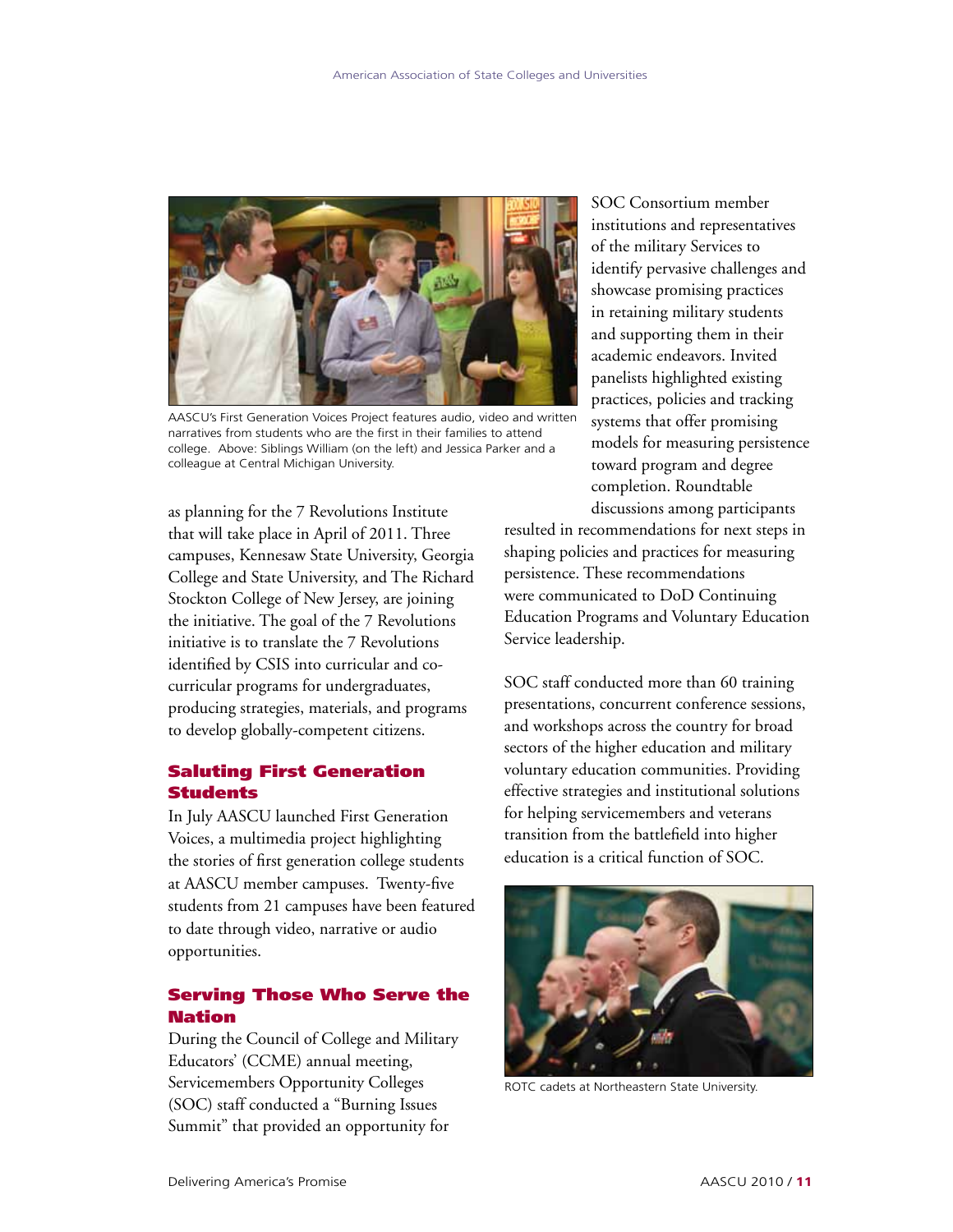## Fostering Leadership and Professional Development

## Comprehensive Approach to Professional Development

A wide spectrum of conferences, workshops, meetings and webinars support the association's professional development goals and help disseminate information in a timely manner and move various agendas to completion. The AASCU Annual Meeting is the platform for a national dialogue on higher education issues, and the Summer Council of Presidents provides a focused professional development and networking opportunity for presidents and chancellors. Data from a comprehensive membership survey gave positive ratings to the presidential meetings.

2010 marked the last time the Annual Meeting convenes in November, capping off 30 years of meeting over the "value dates" prior to the Thanksgiving holiday. A survey of the AASCU membership found that members overwhelmingly supported the change of meeting dates. AASCU's move of the Annual Meeting to late October will begin in 2011,

with an October 24-26 Annual Meeting in Boston, Massachusetts.

In addition to presidential meetings, AASCU seeks to meet the unique needs of academic affairs executives, campus sponsored program administrators, government relations' executives, communications officers and other campus constituents through a variety of AASCU conferences and webinars.

## Initiating Academic Leadership Webinars

The Academic Leadership and Change division inaugurated a new Academic Leadership Webinars series in 2009-2010. The five webinars reached an audience of about 600 people on a variety of topics. Through these webinars, 17 different presenters addressed:

- Looking to the future of higher education
- Infusing sustainability concepts in the curriculum
	- Faculty socialization at teaching intensive universities
	- Predicting student success
	- Empowering students through internships

The webinar series will continue in 2010-2011. Six events are planned for the year. The first in the series, Predictive Modeling: Building



From left: Presidents Aaron Podolefsky, Flavius Killebrew, King Alexander From Latexander Student and Rodolfo Arevalo discuss state policy issues at the Annual Meeting. The Crystal Ball for Student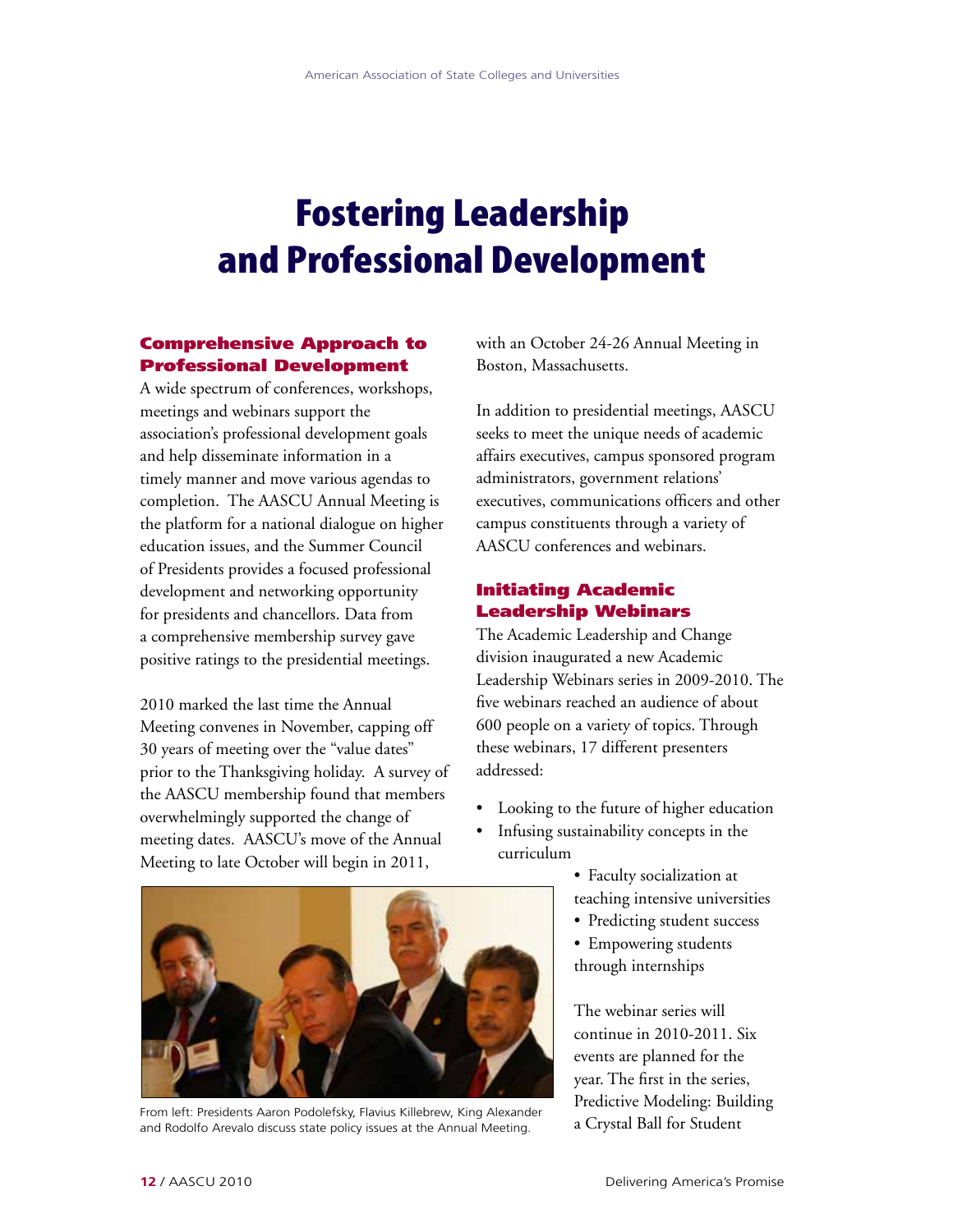

 Marie McDemmond, president emerita of Norfolk State University, discusses financial management at the 2010 Millennium Leadership Initiative Institute.

Success, was offered in partnership with the Society for College and University Planning. It was completed in late September and reached 65 institutions and about 300 people.

## Millennium Leadership Initiative Overview

The Executive Steering Committee (ESC) of the Millennium Leadership Initiative (MLI) set three specific goals for 2010. First, strengthen the MLI Institute by redesigning some of the program based on feedback from graduates and faculty. Second, strengthen the mentor experience by defining and codifying the expectations of protégés and mentors and improve the preferred matching of the mentor/protégé pairs. Third, implement the strategic plan.

The quality of the protégés has been sustained but some shift both in the advancement and the origin of candidates is occurring. The number of protégés accepted for the institute from advanced positions outside the academy and its traditional academic line positions has been increasing. Also, placement of graduates into executive level positions (equivalent to a presidency, outside the academy) are increasing, especially at the national level of the government. These changes are beneficial

to MLI and its graduates, but require vigilance by the ESC.

Despite the drastic reductions in financial support experienced by many colleges and universities, the membership in MLI was sustained over the last year. This is due, in large part, to several fundamentals in the organization of MLI, including strong loyalty from the AASCU institutions that

helped conceive and develop the initiative and program. Additionally, successful MLI graduates tend to join as members after meeting their presidential goals. Finally, 2009's inclusion of additional association co-sponsors broadens the MLI purview and potential membership.

Prior to the 2010 institute, a Program Committee Task Force reviewed the programs, protégé/faculty feedback, and Executive Steering Committee (ESC) discussions about program format, consistency, quality and continuity from over the past decade. The recommended changes by the task force were discussed at length and approved by the ESC. These recommendations guided some revamping of the 2010 institute, and redesigned panels of presidents and chancellors representing a variety of higher education organizations broadened the program material.

The MLI Institute continues to attract protégés that are talented, high-achieving individuals poised and eager to advance their careers. The class of 2010 was comprised of 29 individuals—19 women and 10 men. Of this class, 15 protégés originated from AASCU institutions, 11 were from the Association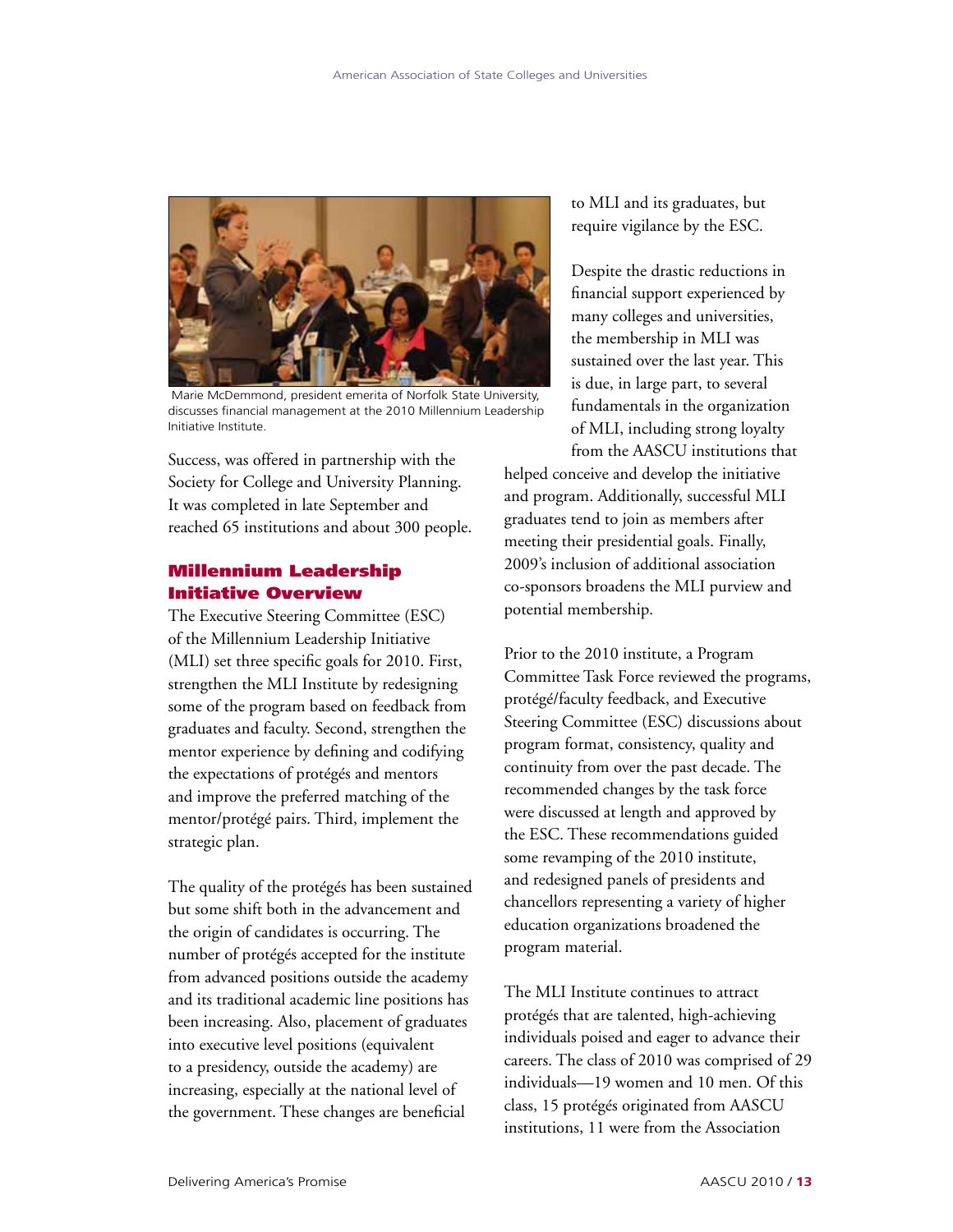of Public and Landgrant Universities (A.P.L.U.), one was from the Council of Independent Colleges (CIC) and two were from independent institutions. A.P.L.U. and CIC are cosponsors of the MLI. As in all previous years, the 2010 class was dynamically diverse. The ethnicity and



Patrick Ford, President and Chief Executive Officer, USA Burson-Marsteller, spoke to senior public relations and marketing professionals at AASCU's 2010 communications conference.

gender of our protégés includes representatives from all major groups within our general population. This commitment assures that MLI can continue to make a contribution to diversity while admitting all qualified candidates regardless of race and gender.

The chair of the Executive Steering Committee, working with the director of MLI, created four Implementation Sub-Committees that will establish guidelines for the completed and approved MLI Strategic Plan. Each sub-committee member was tasked with developing a specific strategic guideline and creating appropriate timelines for implementation. The member will report progress at each ESC meeting until all areas have been addressed and incorporated. The plan will be followed in succeeding years by newly assigned committee members that will ensure that the plan is sustained or modified as needed by the ESC.

## Supporting New Presidents

For over 20 years the New Presidents' Academy has helped new presidents transition into their roles and address the challenges of the first two years in office. The New Presidents Academy marks its 20th anniversary of helping new presidents transition into their roles and address the challenges of the first two years in office. The Academy is complemented by a New Member Workshop during the AASCU Annual Meeting to introduce new presidents to the association and integrate them into the AASCU network.

### Technology and Student Learning

AASCU convened the  $7<sup>th</sup>$  annual Leadership Summit on the campus of the University of Central Florida, a long-standing collaboration between AASCU, EDUCAUSE and UCF. The conference uses a team format to engage institutions in strategic discussions about student learning and the use of technology in support of that learning. In 2009-2010, AASCU re-designed this conference to be more interactive and to provide teams with more time to formulate plans for improvements on their home campuses. This year 74 participants on 12 campus teams participated.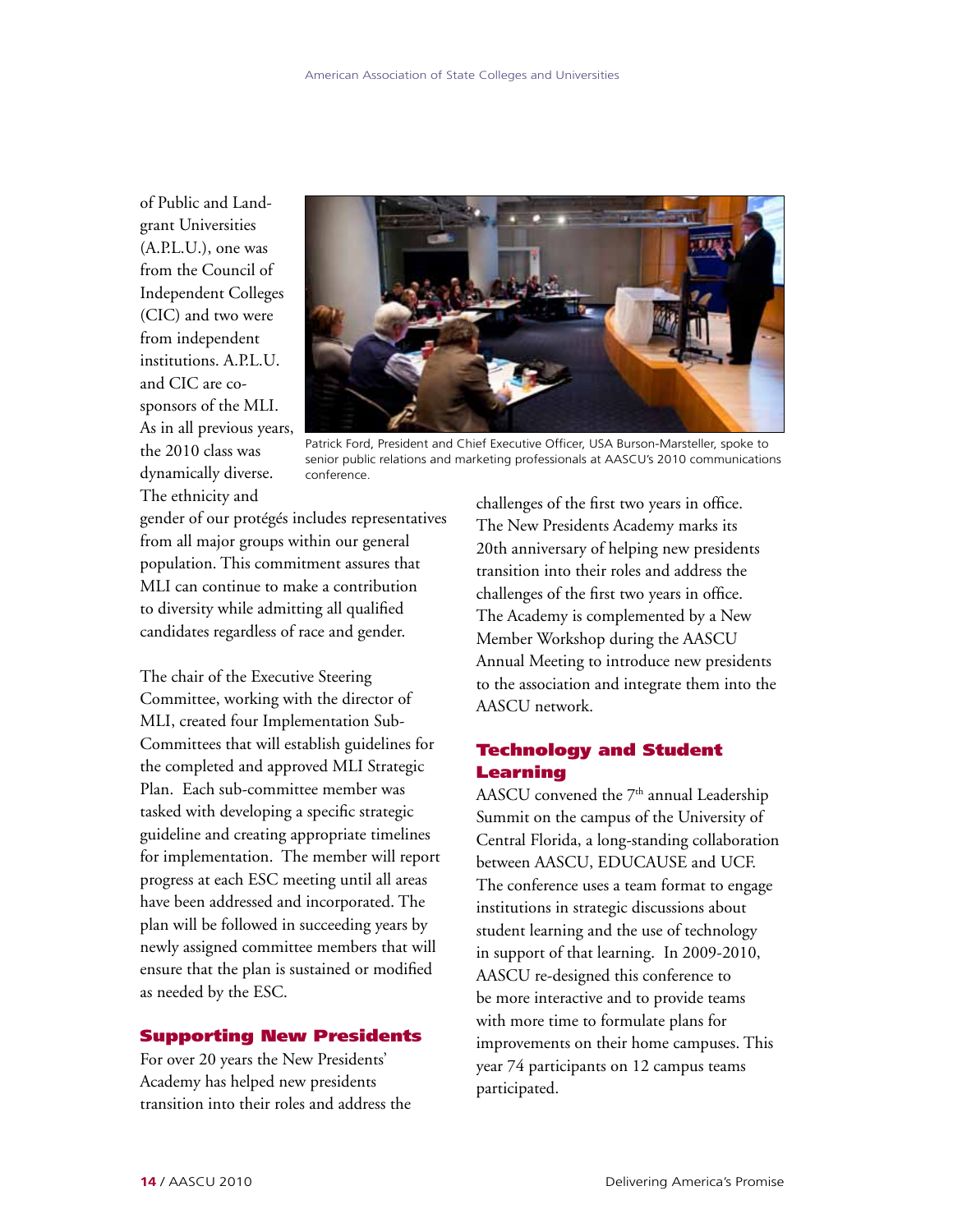## Financial Fundamentals **Support**

To help its members successfully navigate their institutions through a period of economic and fiscal upheaval, AASCU continues to provide resources and expert consultation on critical operational management issues. For instance, AASCU collaborated with the National Association of College and University Business Officers (NACUBO) to produce an online video presentation on the fundamentals of financial management, delivered by Dr. Marie McDemmond, chair of the board of the Lumina Foundation for Education, president emerita of Norfolk State University, and a veteran campus and system business officer.

## Essential Funding Knowledge Through GRC

During 2010, the Grants Resource Center has seen broader distribution of its information resources, as members continue to seek new and supplementary revenue sources. The development of new funding, proposal development and strategy guides began an initiative to double the holdings in the GRC member resource library. More than 70 funded proposals were added to the library, as were sample administrative and compliance policies from institutions throughout the country. The 2010 Proposal Development Workshop was the best-attended Washington meeting in GRC history, and participation in the annual web conference series has grown to an average of 20 institutions per event. The number of *GRC News* Twitter followers has grown by 40 percent, and GRC is increasingly seen as a primary source of grant information news, as evidenced by the instances of attributed redistribution of GRC news by other higher education groups. The faculty

alert system now supplies monthly updates on funding opportunities to faculty members on 22 campuses, up 16 from the number of participating campuses a year ago. And with support from the federal government, the GRC advocacy agenda has expanded to include national task forces on Grants.gov, economic and community development, and health research and education, increasing members' profiles before funders and providing opportunities to improve agencies' grant-making processes to the benefit of all AASCU members.



Zhanette Coffee, a California State University, Fresno student featured in AASCU's First Generation Voices project, plans on becoming a forensic investigator.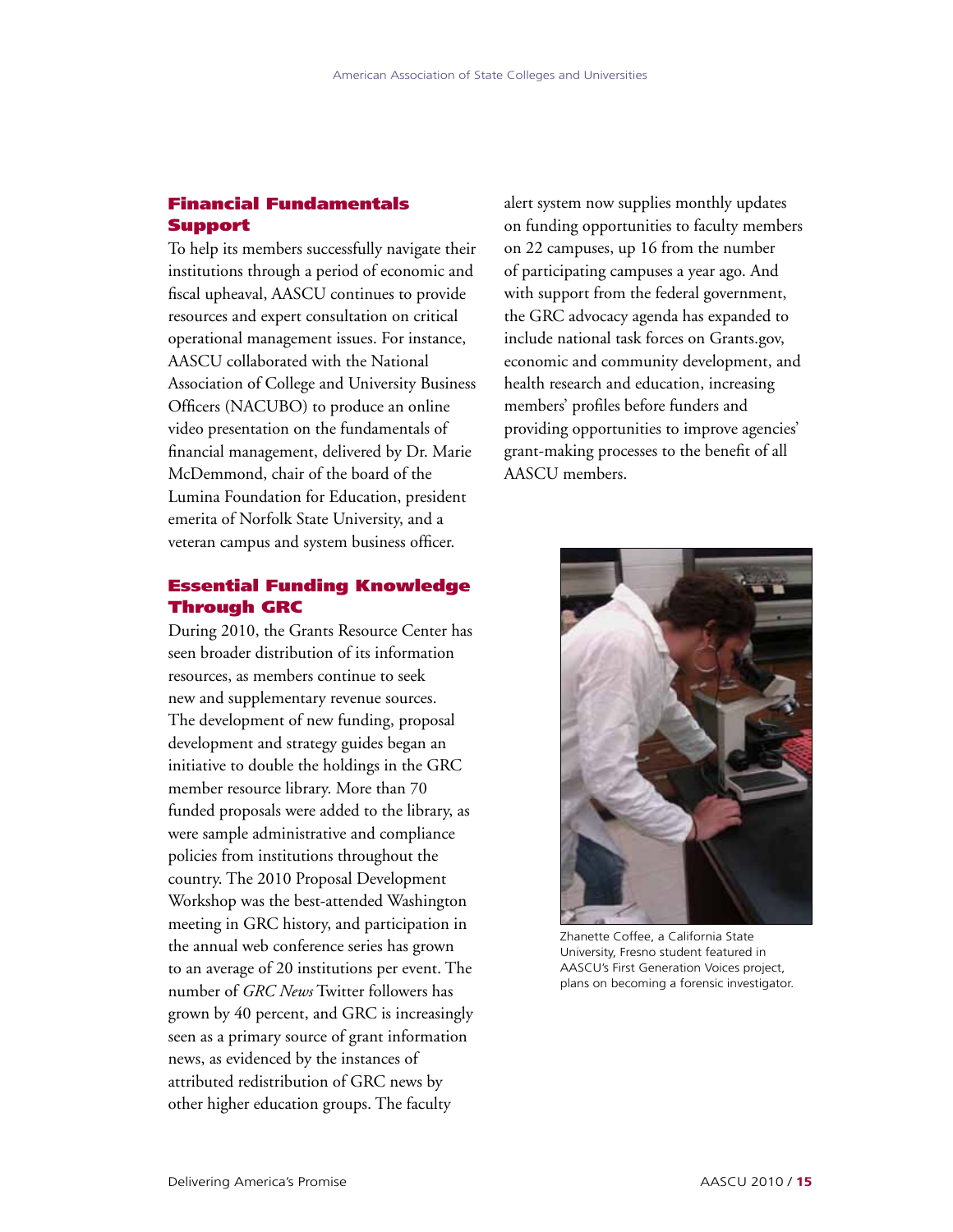## Leadership for Global Literacy and International Connections

#### Engagement with China

Over the past 10 years, Chinese students in the 1+2+1 Program have spent more than \$50 million on study at participating AASCU campuses. The 10-year anniversary celebration theme was "10 Years/100 Schools/1000 Students." The celebration, which had more than 300 people in attendance, was held at the Great Hall of the People in Beijing. Seventy-five representatives from AASCU campuses participated in the festivities, as well as in the graduation ceremony for more than 125 students currently studying on 17 AASCU member campuses in partnership with more than 80 Chinese campuses.

Approximately 40 visiting Chinese scholars came to AASCU campuses in 2010. As the numbers of visiting faculty increase, it has

become necessary to develop a guidebook for the CCIEE/AASCU Visiting Scholar Program (VSP). This program will bring Chinese faculty to the 1+2+1 campuses to teach and/ or conduct research for one semester or an academic year. It is estimated that 100 Chinese faculty members/scholars will come to AASCU 1+2+1 campuses during the 2010- 2011 academic year.

In October 2010, George Mehaffy, vice president for academic leadership and change, and Arlene Jackson, director of international education, led another delegation of 30 senior administrators to China to participate in the ninth annual CEAIE FORUM and student EXPO. The theme this year for the Forum is "Green Future, Education Leads." George Mehaffy was a presenter at the Forum in Beijing.



AASCU and Chinese officials at the Grand Opening and Ribbon Cutting at the 2010 EXPO and Conference in Beijing, October 16, 2010.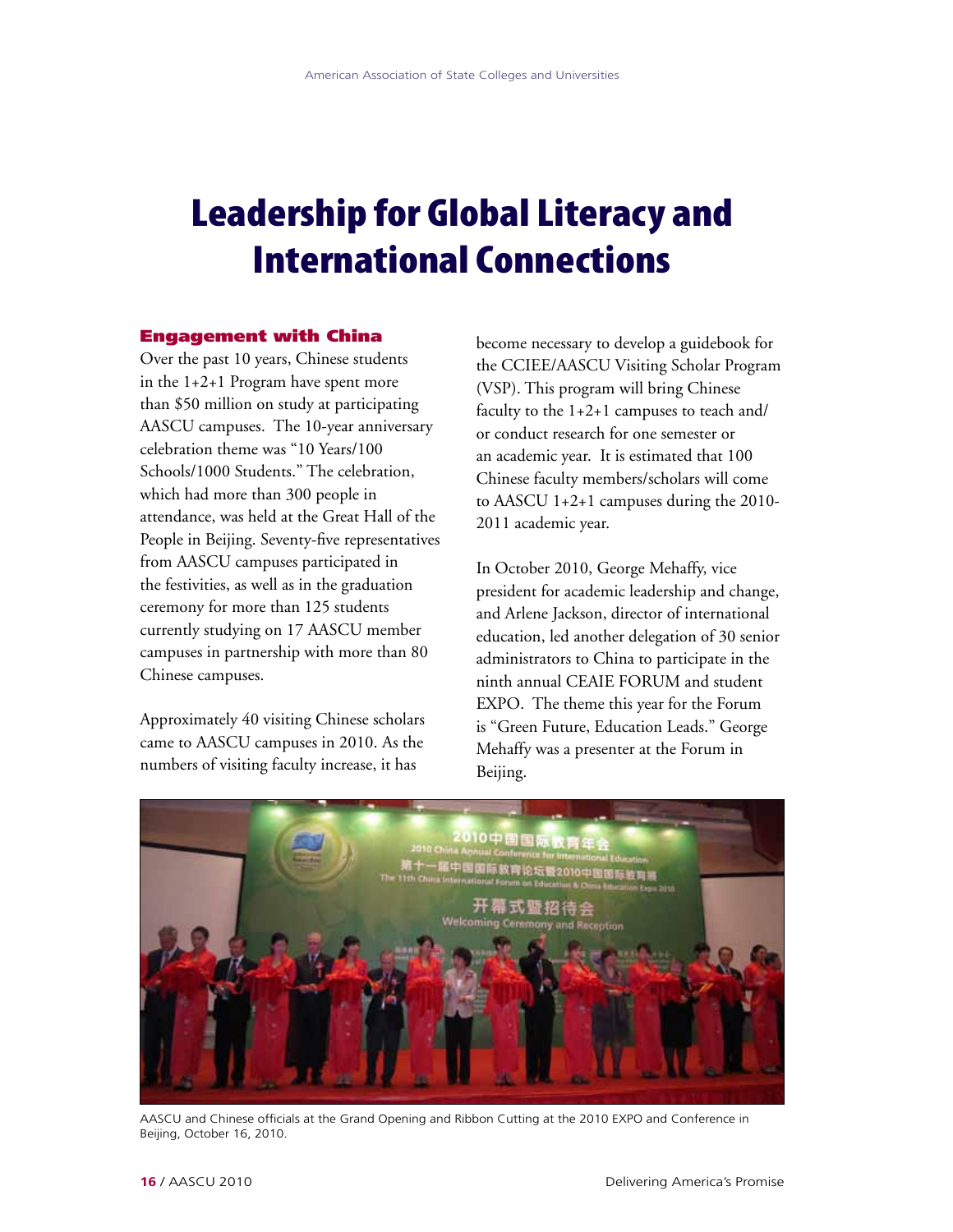## Leadership Training for Egypt

A new international opportunity is opening up for AASCU members. AASCU and the Supreme Council of Universities of Egypt (SCU), which signed a Memorandum of Understanding to promote institutional partnerships and short-term training for administrators and faculty from Egypt, have developed a Leadership Project for Egyptian faculty to study at AASCU institutions for short term training, funded by SCU. The purpose of the project is to strengthen participants' teaching, research, and leadership skills. AASCU has been asked to stress leadership skills because the selected faculty members are expected to be the future leaders in higher education for Egypt.

## Faculty Development for Liberia

AASCU's work in Liberia continues. For a third year AASCU received funding from the Trustees for Donations for Education in Liberia (TDEL) to conduct faculty development programs for the University of Liberia. AASCU universities sending faculty to teach at the Institute included

Troy University (Ala.) and George Mason University (Va.).

### English Training for Chileans

Following the Fourth Presidential Mission to Chile, AASCU submitted four proposals to the Ministry of Education in Chile for a U.S. based training program for Chilean students planning to teach English in Chile. Arkansas State University-Jonesboro received an award to train 15 undergraduate teachers of English.

### Responding to Haiti

Responding to the earthquake in Haiti, AASCU has been the only association to establish a subcommittee on Haiti chaired by Donald Betz, president of Northeastern State University, and chair of the Committee on International Education. After discussing ways to provide immediate assistance, the subcommittee recommended that AASCU provide help for students in the U.S. unable to return home due to the earthquake. Five graduate scholarships from member campuses will be offered to Haitian students scheduled to complete their undergraduate degrees in June and December 2011.



Linda Bennett, President at the University of Southern Indiana, and Frank Trocki, Chancellor at Montana State University - Northern, respond to student questions at the AASCU booth during the 2010 EXPO in Beijing.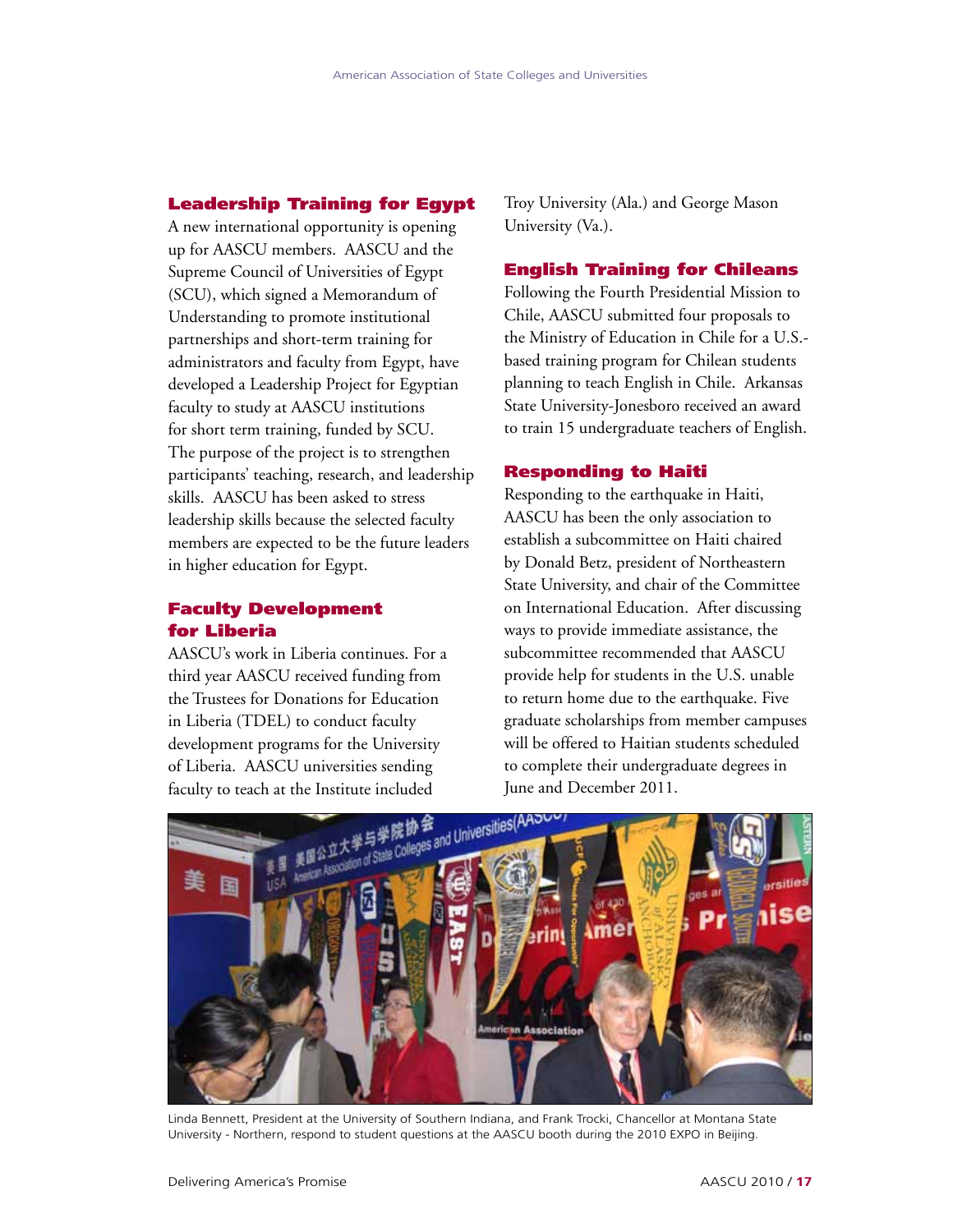## Planning for the Future

The AASCU board of directors and President Muriel Howard engaged in a yearlong strategic focusing process to set broad goals and directions that will ensure the association's continued effectiveness as a public higher education leader.

The planning process rested on broad presidential involvement in examining current programs and services, through initial feedback from key stakeholders, followed by a comprehensive survey of all members developed in partnership with ACT, Inc. The AASCU board of directors and staff then identified ongoing and new priorities through a planning process assisted by Penson Associates, Inc.

The strategic focusing initiative has resulted in a set of broad governing ideas—statements of mission, distinctiveness and core values—that confirm AASCU's historic commitments to access and opportunity while acknowledging the new challenges facing public higher education today. Eleven new strategic directions and operational directions will guide the association's service to its members during the years ahead.

## Governing Ideas

### Vision

AASCU will be a transformative influence in American public higher education through advocacy, leadership and service.

#### Mission and Distinctiveness

AASCU is a Washington-based higher education association of nearly 420 public colleges, universities and systems whose members share a learning- and teachingcentered culture, a historic commitment to underserved student populations and a dedication to research and creativity that advances their regions' economic progress and cultural development.

AASCU has five fundamental purposes:

- To promote understanding, appreciation and support for the public purpose of public higher education and the distinctive contributions of those institutions that comprise the AASCU membership;
- $\blacksquare$  To support member institutions in their mission to prepare students who can be demonstrably competitive and effective in an economy and a society that requires global literacy;
- To advocate for effective public policy at the federal level and to provide both federal and state policy analysis to advance member institutions and the students they serve;
- $\blacksquare$  To provide leadership for effective policy development and program support that will strengthen academic quality, promote access and inclusion, foster regional stewardship and economic progress, and facilitate educational innovation; and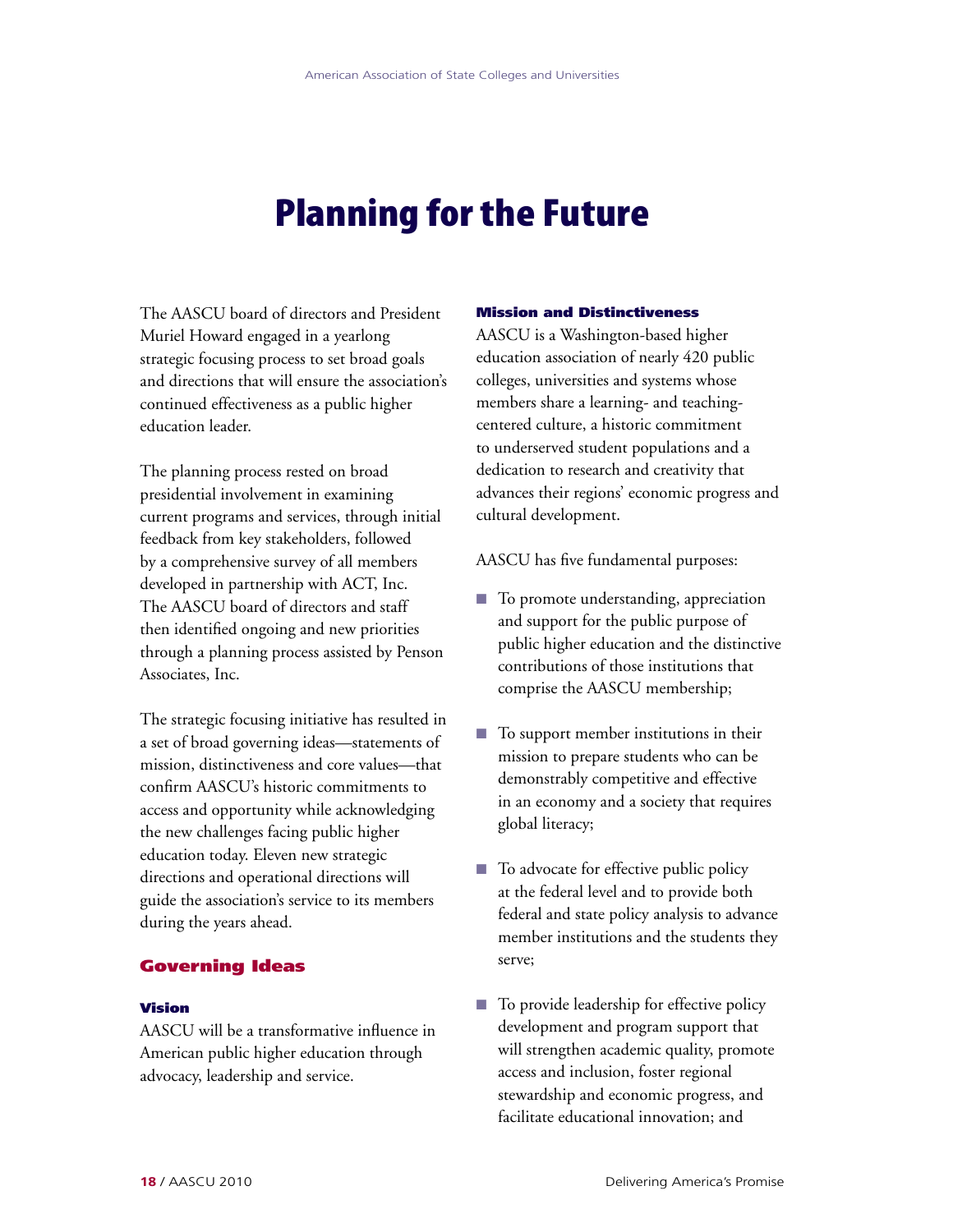■ To create professional development opportunities for member presidents and their spouses and partners, system executives and other senior leaders and to undertake a systematic approach to fostering new leaders who will contribute to educational innovation.

AASCU's distinction resides in the following work on behalf of its members:

- Ensuring a primary focus on and support for the president or chancellor, with complementary programs and services for the presidential leadership team and for women and racial/ethnic minorities who aspire to leadership roles;
- Advocating for a student-focused federal public policy agenda and demonstrating a unique capacity in state policy information and analysis;
- $\blacksquare$  Strengthening the role of state colleges and universities as "Stewards of Place" through support of their teaching-learning, research and service missions; and
- $\blacksquare$  Sustaining a cohesive network of presidents and chancellors as an important component of an effective, member-driven association.

#### Values

AASCU affirms its commitment to the following core values in fulfillment of its fundamental purposes:

### ■ Access and Inclusion

Advocating for accessible, affordable, quality public higher education and supporting members' historic mission of serving students who are non-traditional and represent diverse backgrounds.

### <sup>n</sup> **Student-Focused**

Committing to programs and policies that help our members place students at the heart of their institution.

### **n** Innovation

Fostering innovative strategies that help members think deeply and creatively about the nature of their work and that encourage institutional achievement.

### **n** Service

Being responsive to our member institutions and the diverse students and communities they serve.

### **n** Leadership

Supporting institutional leaders and providing professional development that encourages exemplary practices and innovative management.

#### **n** Accountability

Fostering responsible and accountable stewardship of public higher education's public trust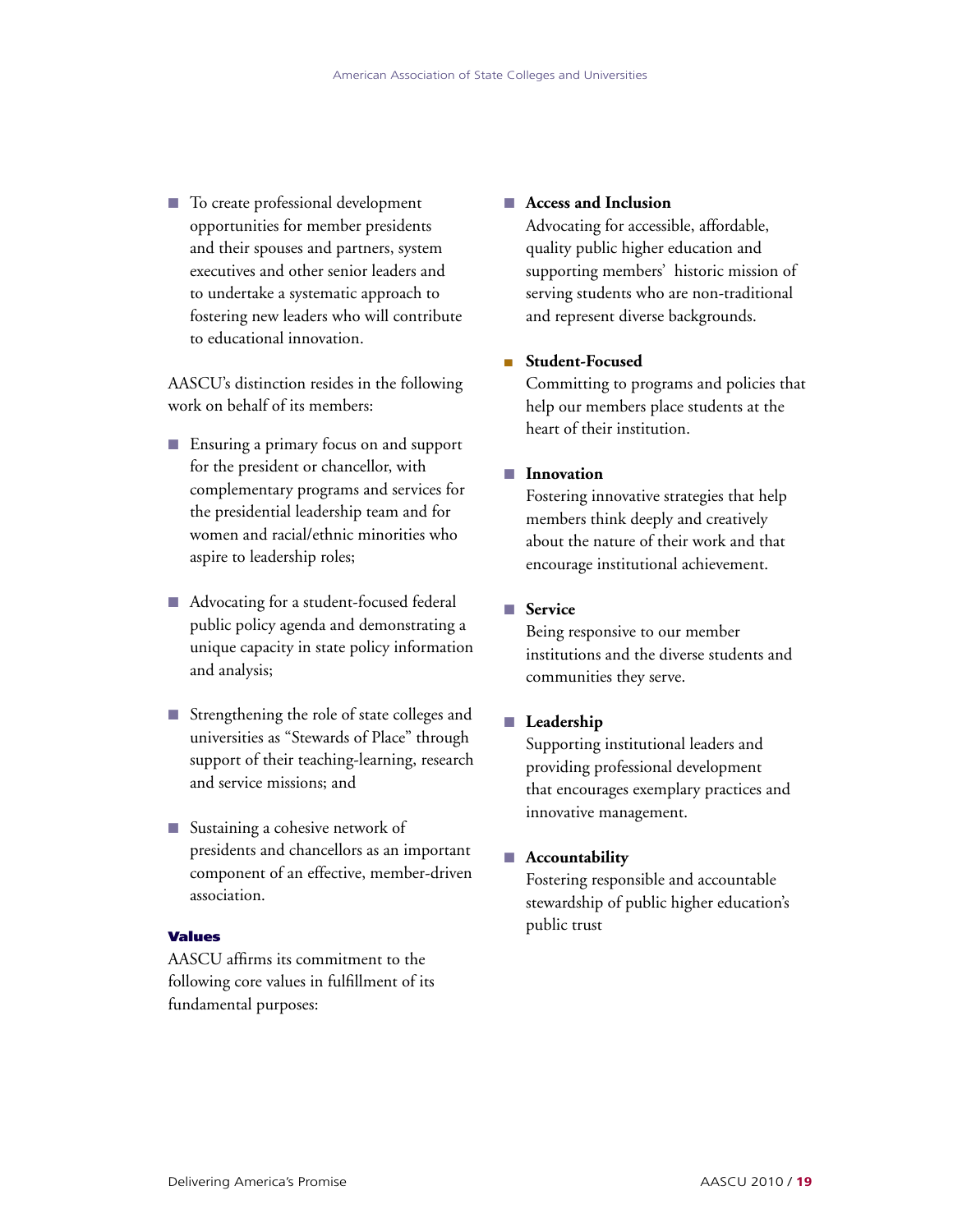## Who We Are

ASCU's 420 public college and<br>
university members are found<br>
throughout the United States and<br>
in Guam, Puerto Rico and the<br>
Virgin Islands. We range in size from 1,000 university members are found throughout the United States and in Guam, Puerto Rico and the students to 48,000. We are found in the inner city, in suburbs, towns and cities, and in remote rural America. We include campuses with extensive offerings in law, medicine and doctoral education—as well as campuses offering associate degrees to complement baccalaureate studies. We are both residential and commuter, and offer on-line degrees as well. Yet common to virtually every member institution are three qualities that define its work and characterize our common commitments.

 $\blacksquare$  We are institutions of access and opportunity. We believe that the American promise should be real for all Americans, and that belief shapes our commitment to access, affordability and educational opportunity, and in the process strengthens American democracy for all citizens.

teaching and advising, but also through our research and public service activities.

■ We are "stewards of place." We engage faculty, staff and students with the communities and regions we serve helping to advance public education, economic development and the quality of life for all with whom we live and who support our work. We affirm that America's promise extends not only to those who come to the campus but to all our neighbors.

We believe that through this stewardship and through our commitments to access and opportunity and to our students, public colleges and universities effectively and accountably deliver America's promise. In so doing we honor and fulfill the public trust.

■ We are studentcentered institutions. We place the student at the heart of our enterprise, enhancing the learning environment and student achievement not only through



Eastern Connecticut State University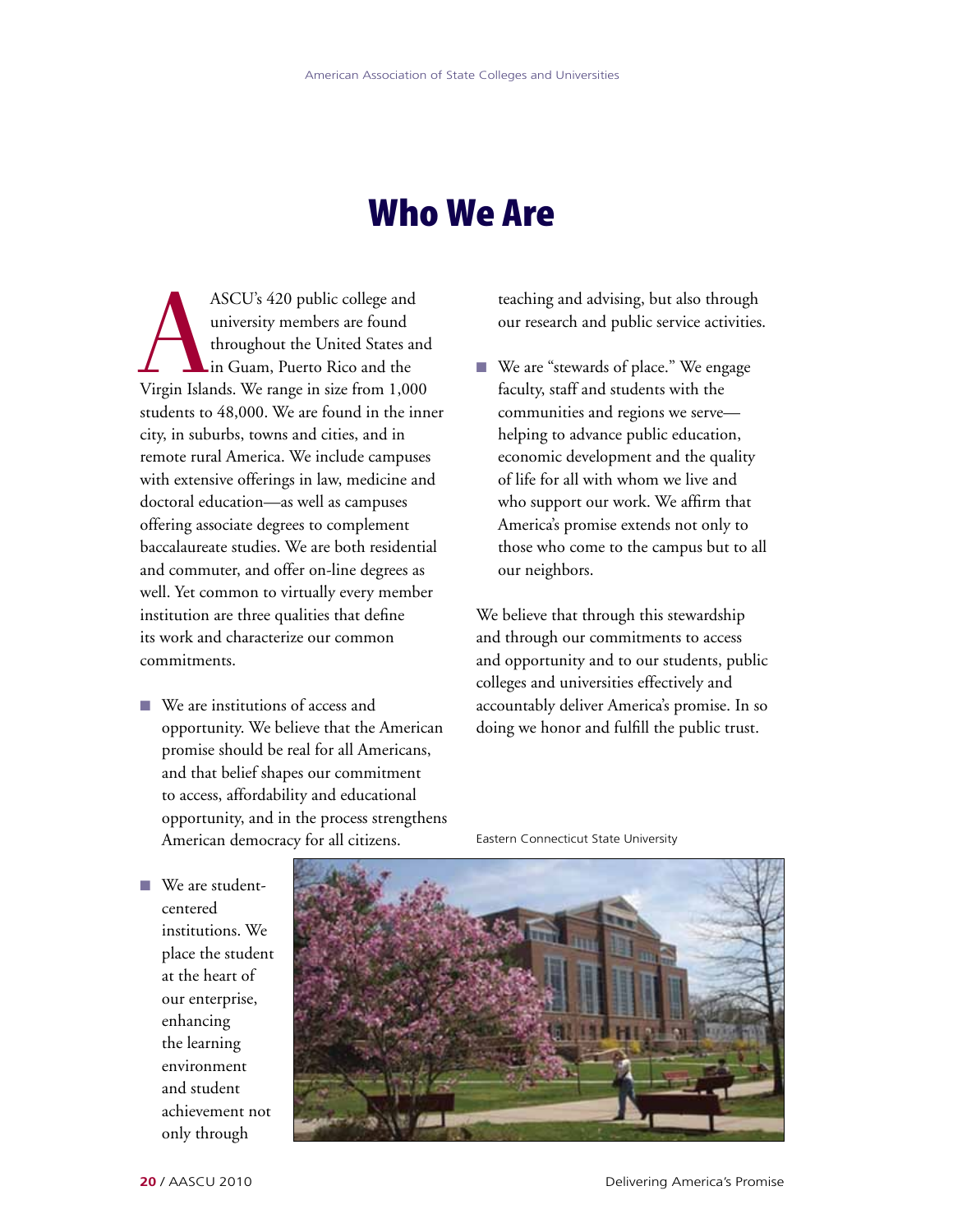## Our Students

ore than 3.8 million students<br>attend AASCU institutions,<br>representing just over half of<br>all students at public four-yea attend AASCU institutions, representing just over half of all students at public four-year institutions and approximately 30 percent of all students attending four-year colleges and universities.\*

AASCU campuses educate a diverse group of students, including those traditionally underrepresented on college campuses. Sixtytwo AASCU schools have minority students comprising at least half of their student population. AASCU also represents 38 Historically Black Colleges and Universities and approximately 36 Hispanic Serving Institutions.

Among all public four-year institutions, AASCU schools educate approximately 55 percent of all minority students. This includes approximately 66 percent of all African-American students, 52 percent of all Hispanic students, 49 percent of all Native Americans and Alaskan Natives, and 40 percent of Asians/Pacific Islanders.

Following a nationwide trend of women outnumbering men on many campuses, women comprise approximately 58 percent of all AASCU students. Full-time students make up approximately 71 percent of all AASCU students, compared to part-time students (approximately 29 percent).

While the majority of AASCU students are full-time and in their teens and twenties, our members are charged with educating many nontraditional students. Just over 1 million students enrolled at AASCU institutions in Fall 2008 were 25 or over. When looking at all public four-year institutions, AASCU educated 55 percent of all part-time students as of Fall 2008.

\*Note: Most recent data available. All enrollment and degree data are from the U.S. Department of Education, National Center for Educational Statistics, Integrated Postsecondary Data Systems (IPEDS), Institutional Characteristics, Completions (2009) and Enrollments (Fall 2008 and estimated Fall 2009) surveys.

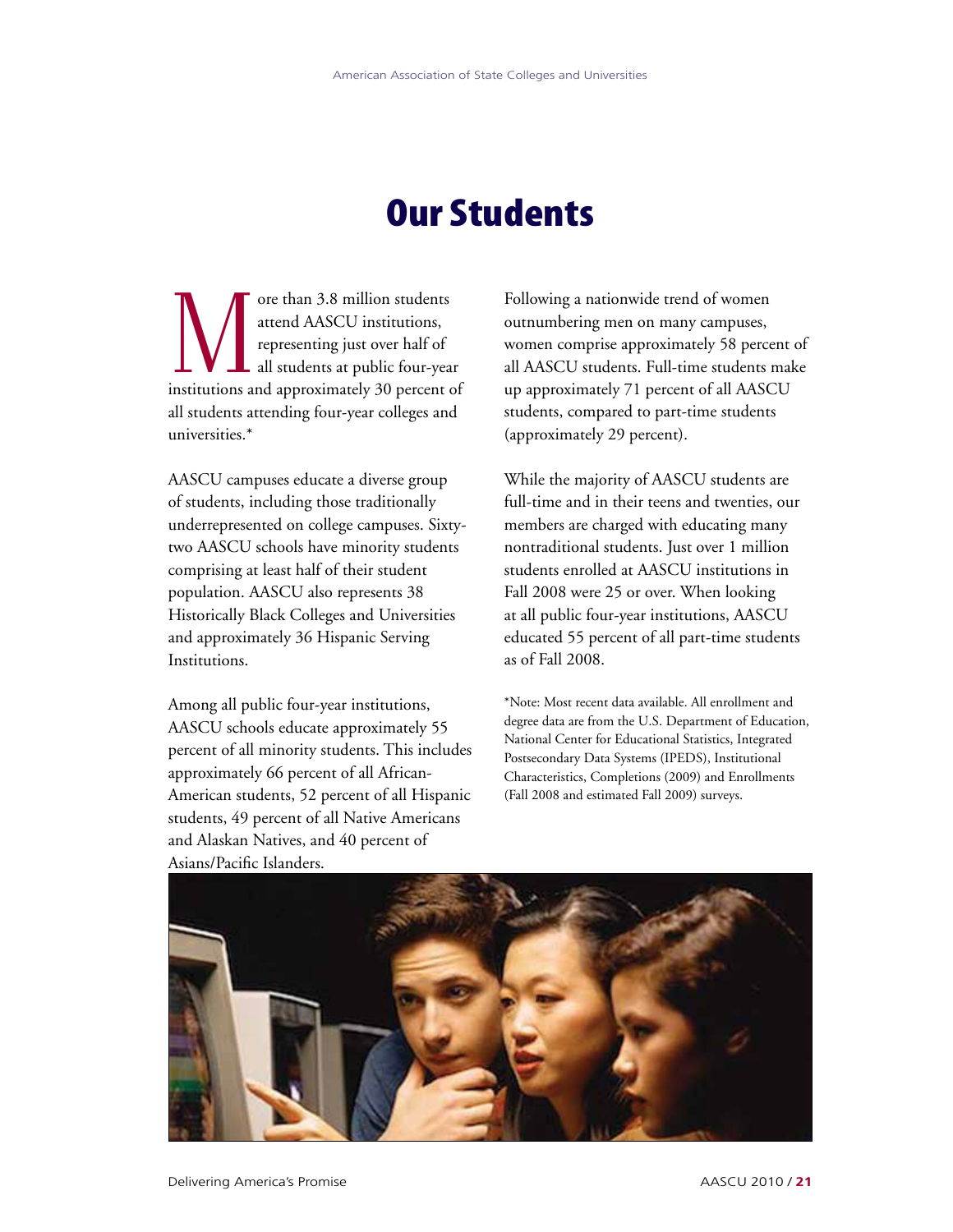## Our Members

While all AASCU institutions<br>
work towards Delivering<br>
America's Promise, each school<br>
mission, size, location and<br>
focus is different. The estimated size of work towards Delivering America's Promise, each school's mission, size, location and AASCU schools in Fall 2009 ranges from 791 students at the California Maritime Academy to 53,472 at the University of Central Florida. The estimated average population size is 10,125. Approximately 42 percent of AASCU schools are located in cities, another 43 percent in rural areas and towns, and 15 percent in suburbs.

In the 2008–2009 academic year\*, member institutions awarded more than half a million baccalaureate degrees. This includes close to 50 percent of bachelor's degrees in education

and approximately 33 percent of bachelor's degrees in business and health professions combined (see Figure 2). These half-millionplus degrees represent approximately 52 percent of all bachelor's degrees granted at public colleges and universities in the United States in 2008–2009. In addition, member institutions awarded over 27,000 associate degrees and sub-baccalaureate certificates.

\*Note: Most recent data available. All enrollment and degree data are from the U.S. Department of Education, National Center for Educational Statistics, Integrated Postsecondary Data Systems (IPEDS), Institutional Characteristics, Completions (2009) and Enrollments (Fall 2008 and estimated Fall 2009) surveys.

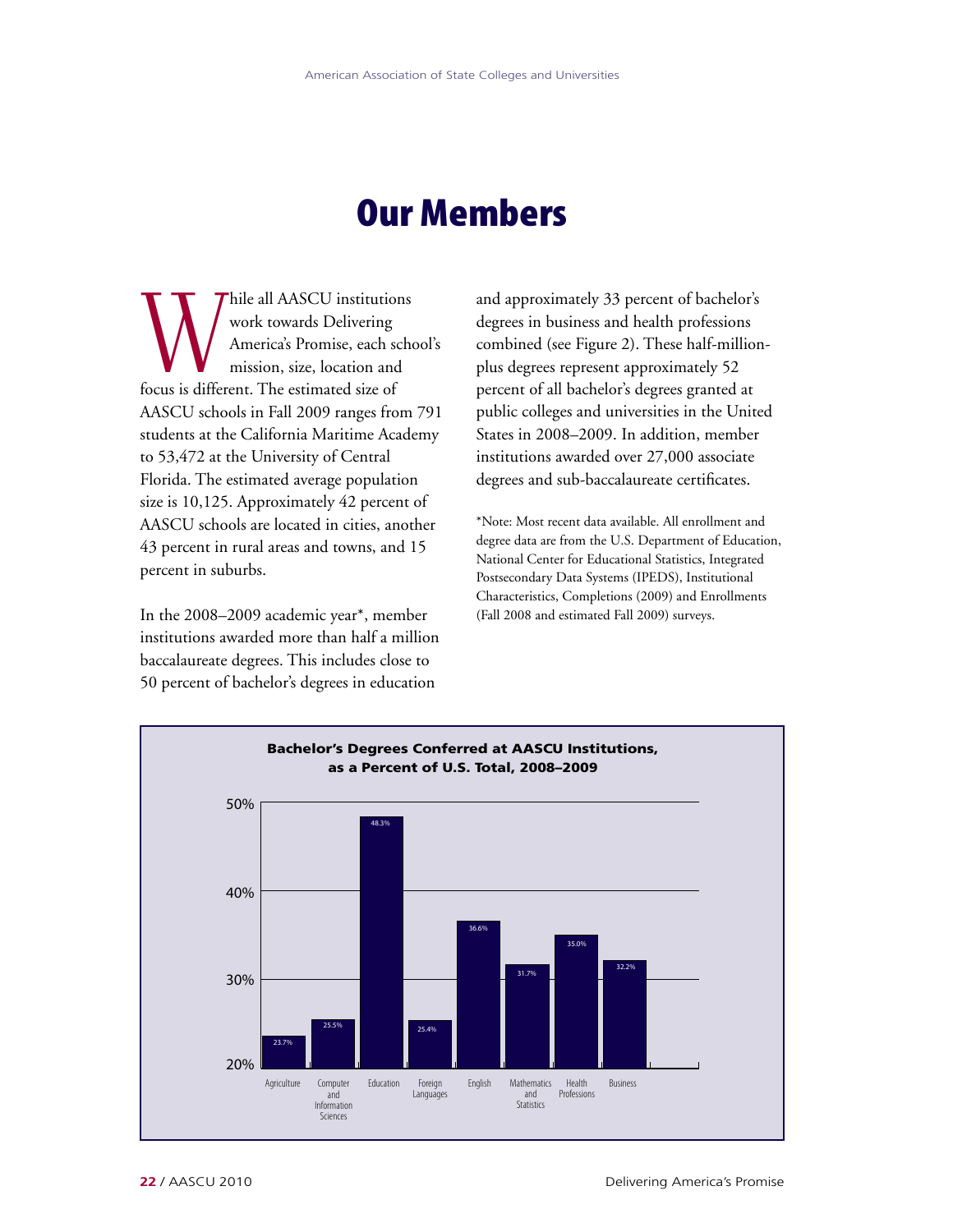## Operating Divisions

## The Division of Academic Leadership and Change

creates leadership initiatives, organizes and designs academic conferences, develops academic programs, and conducts national studies for AASCU member presidents, provosts, and other senior administrators, as well as faculty and staff.

The division organizes two national meetings a year for academic officers, with a diverse set of topics including academic planning and management, faculty development, institutional leadership, financial management, legal matters, and a variety of other timely issues. Various other special meetings on emerging higher education issues are also offered throughout the year, often designed for institutional teams. Recent national meetings organized by the Division included such diverse topics as Institutional Accountability, Remedial Mathematics, and Using Technology for Student Success.

Academic program development and research studies span a wide range of topics, including institutional accountability, technology, international education, teacher education, student success, and a number of other critical issues. Much of the Division work includes developing new programs, conducting research studies, undertaking analyses of current and emerging academic trends, and producing written monographs and reports. Examples include the Graduation Rate Success Study, examining factors contributing to institutional success in graduation; the Hispanic Student Success Study, evaluating

strategies to improve Hispanic student success; the Voluntary System of Accountability (VSA) project, developing a process for public accountability; the Sino-American 1-2-1 Project, which brings more than 500 Chinese students for two years of study at AASCU institutions; the Christa McAuliffe Award, which promotes the use of evidence of learning outcomes to assess programs in teacher education; and the American Democracy Project, a civic engagement initiative involving senior administrators, faculty, and staff at more than 220 AASCU campuses. In 2010 the division launched the Red Balloon Project that focuses on redesigning undergraduate education.

## The Division of Communications

provides leadership for a strategic communications and marketing effort that advances AASCU goals and enhances understanding of and support for the distinctive contributions of its member institutions. It also develops and implements initiatives that offer national visibility for members.

The division directs AASCU's media relations program, creates print and electronic marketing materials, produces AASCU publications, represents AASCU on collaborative, inter-association communications projects and organizes initiatives that support members marketing and public relations endeavors.

Communications manages the association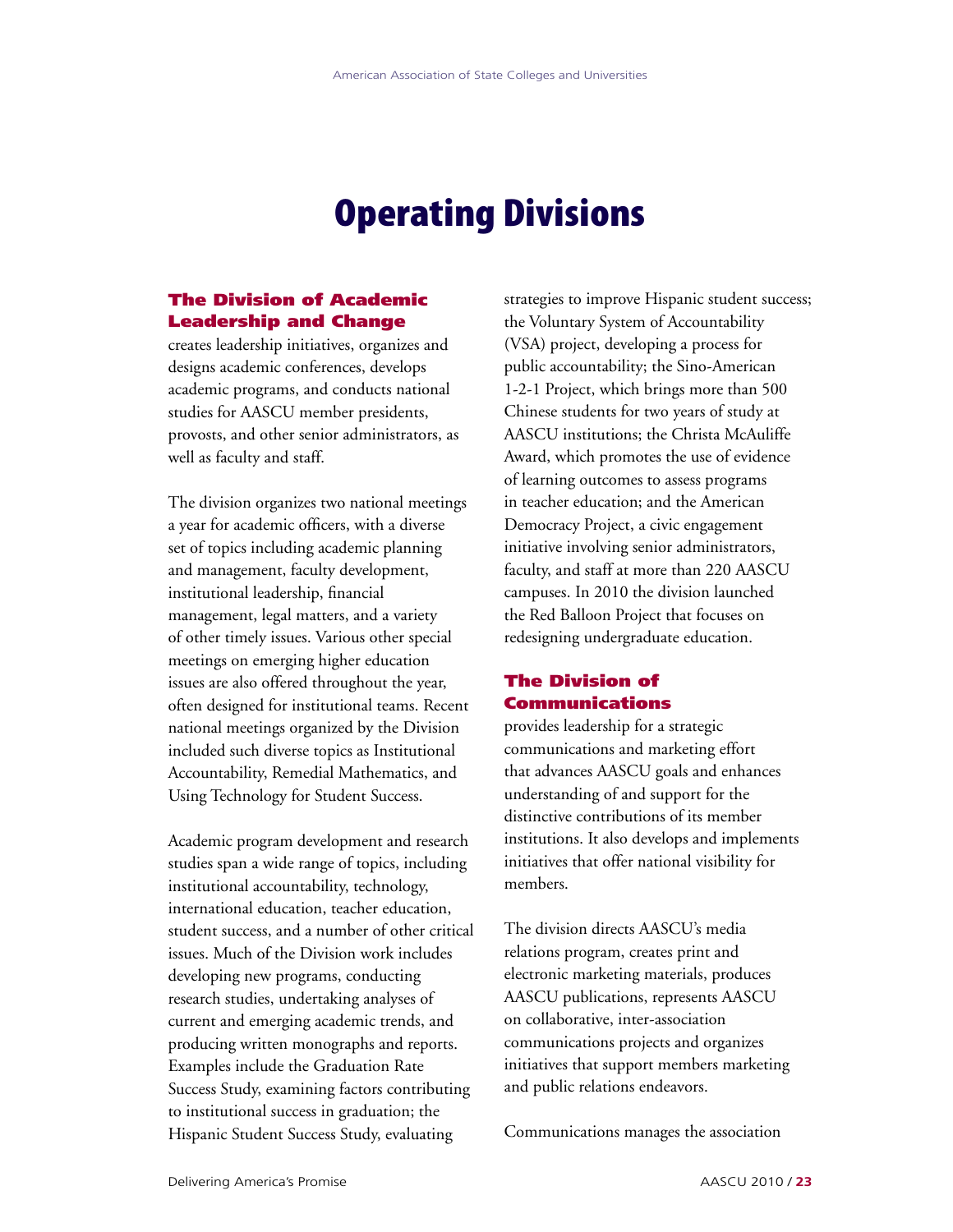website aascu.org. The site promotes information about member institutions, their people and programs; features include Founding Celebrations, which highlights AASCU members that are marking their anniversaries, and First Generation Voices, a multi-media initiative that features students who are the first in their families to attend college. The website features association policy and programmatic priorities; highlights the analysis of federal and state policies and presents AASCU initiatives and special reports.

AASCU's biweekly, web-based newsletter, @ aascu, highlights current AASCU initiatives and provides members with an opportunity to share information about campus programs, grants, awards and other pertinent topics. The association has a social media presence on Twitter, Facebook and LinkedIn.

The division produces the AASCU magazine *Public Purpose*. Its goal is to communicate the mission and value of public higher education and to provide a national medium to feature distinctive programs at member institutions and to offer opportunities for members to share opinion/perspective on topical issues.

Communications also manages the Distinguished Alumnus Award (DAA) search and selection process. The DAA, awarded annually to an alumnus of an AASCU institution, is the highest award AASCU bestow.

## The Division of Finance and Operations

provides fiscal management and general administrative support for the association including finance and accounting, human

resources, management information systems, and facilities management. The division oversees the investment of AASCU's assets in equity and bond trust mutual funds, and the investments of grant endowments provided by external organizations and/or foundations. Human Resources is responsible for hiring new employees and providing staff orientation, monitoring employee benefit programs, training and staff development, and ensuring compliance with all Federal and State EEOC, OSHA and Labor Department regulations. Management Information Systems is responsible for staff technical support and programming for all internal operations and strategic projects.

## The Division of Government Relations and Policy Analysis (DGRPA)

advocates for sound higher education public policy and effective federal and state programs. DGRPA serves as a liaison between AASCU, Congress and the Administration, working to leverage state colleges and universities' capacity to contribute to national goals of increasing college affordability, educational attainment, workforce development and economic competitiveness.

The division analyzes pending federal legislation, keeping members informed of developments via timely information and action advisories. It also arranges testimony by member presidents and chancellors before congressional committees and federal agencies. Staff support the presidents and chancellors who comprise AASCU's Council of State Representatives; this body is responsible for helping to formulate the Public Policy Agenda, an annually produced guiding document articulating the association's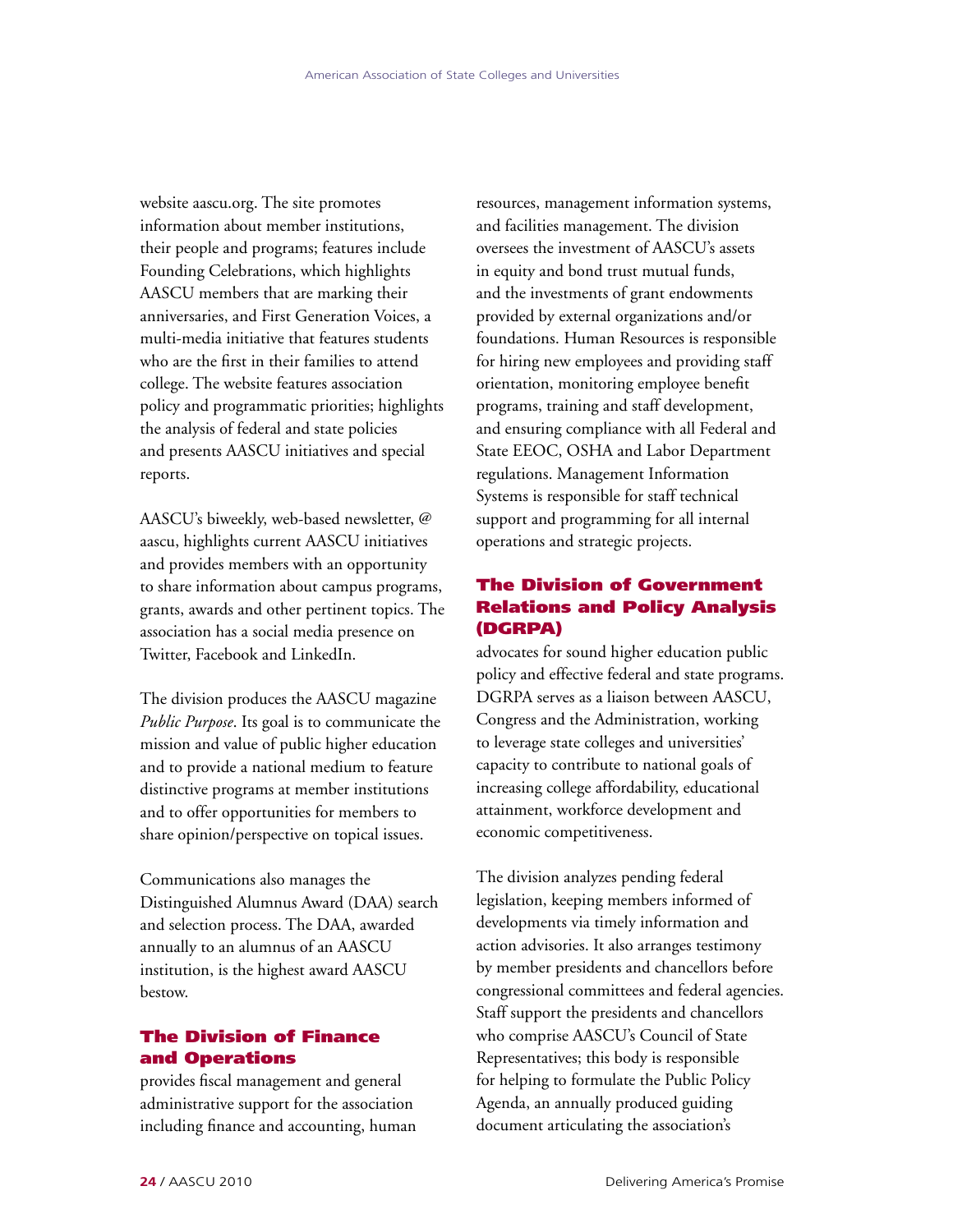principles and positions on federal and state higher education policy and programs. The Council also assists AASCU in carrying out the agenda through contacts with stakeholders and members.

The division's website provides members with a broad portfolio of resources useful to members in their state advocacy efforts and their support of legislation at the federal level. The division provides information and analysis to members on an array of issues such as student enrollment, financial aid and tuition, higher education finance, veterans education, graduation rates, and institutional best practices. A unique feature of AASCU is its dual focus on federal and state policy and programs. Divisional staff track state legislation and communicate state-level developments on issues of college affordability and access, higher education funding, and governance. In addition, the division circulates a weekly news roundup of state-related higher education issues as well as writes policy briefs, special reports, and white papers on topics addressing institutional, state and federal policies, programs and "best practices."

As part of AASCU's advocacy for both urban and rural public institutions, the division promotes federal legislation and other opportunities for member institutions to contribute to revitalizing urban and rural America. The division assumes a lead role in coordinating the annual Higher Education Government Relations Conference, a unique partnership among four national higher education associations that brings together senior-level college, university and system government relations professionals to discuss contemporary issues affecting postsecondary public affairs.

## The Division of Membership Services

serves as a resource to link AASCU's presidential membership to the work of the association. It facilitates presidential involvement in the committees, commissions, and task forces that allow presidents and chancellors the opportunity to work collectively on issues at the national level. It also tracks information on members' areas of professional expertise to help engage them in activities related to their special interests.

Member directories help presidents and chancellors stay in touch with a national network of AASCU colleagues. An active program for former presidents provides an opportunity for those who have served AASCU to remain connected to the association once they have left office. AASCU also serves as a point of referral for presidents and chancellors seeking recommendations of consultants and other expert resources.

The association supports a wide range of conferences, workshops and meetings designed for senior administrators from AASCU institutions. The AASCU Annual Meeting each November brings members together for a national dialogue on higher education issues, while the Summer Council provides informal professional development and networking programs in a retreat setting.

Membership Services has expanded its use of on-line conferenceing tools such as webcasting, video streaming and webinars for knowledge sharing and expanding the reach of conferences.

### Grants Resource Center

Within AASCU's Division of Membership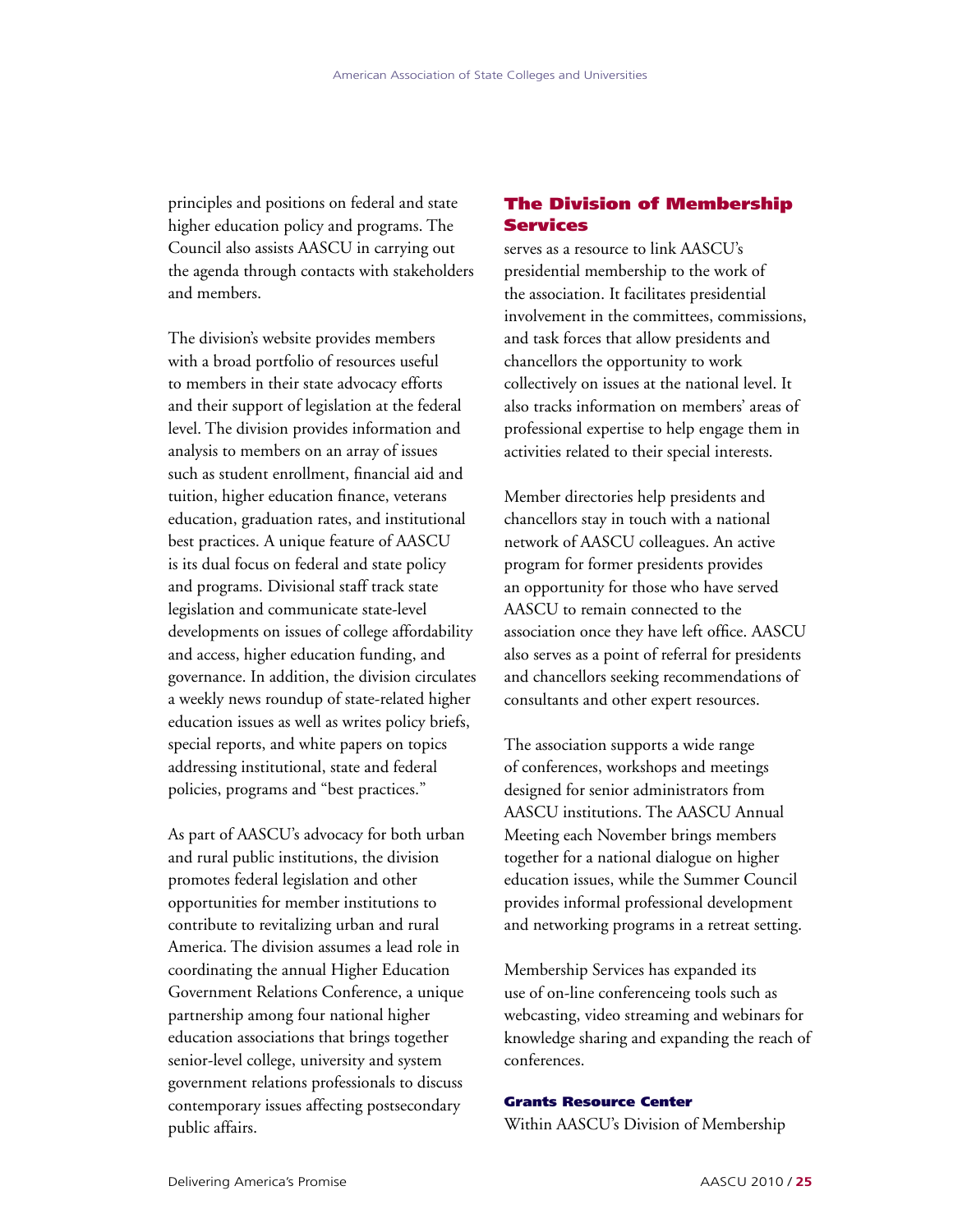Services, the Grants Resource Center (GRC) provides participating institutions with customized services to increase their federal and foundation grant support. Staff program advisers serve as an extension of the institution's research and sponsored programs staff, conducting funding searches, identifying successful proposal examples, attending briefings and workshops on the institution's behalf, and traveling to campuses to provide proposal development advice. GRC facilitates grant information sharing among members and agencies through two Washington meetings and numerous web conferences each year, and GRC members drive the development of additional, national-scale resources through the GRC Community and Economic Development Task Force, Grants. gov Task Force, and the Health Research and Education Task Force.

Twice a week, GRC members receive the GRC Bulletin, a digest of all federal grant and contract notices relevant to higher education, allowing the research and sponsored programs staff to direct more time and effort at proposal

development. The monthly *GRC Deadlines*  publication and related faculty alert system give members advance notice of approaching federal and private grant opportunities. Analysis of higher education grant funding is provided once a week through the *GrantWeek* magazine, which is shared quarterly with every AASCU president and provost. All GRC publications are housed on the membersonly website, along with additional funding and proposal writing resources, including GrantSearch, a proprietary database of funding opportunities for higher education institutions.

#### The Spouse/Partner Program

The Spouse/Partner Program provides a network of support, resources and conference programming for the spouses and partners of college and university presidents and chancellors. Over the past year a new framework for the program has been established to encourage broad member involvement and ensure responsiveness to their information needs.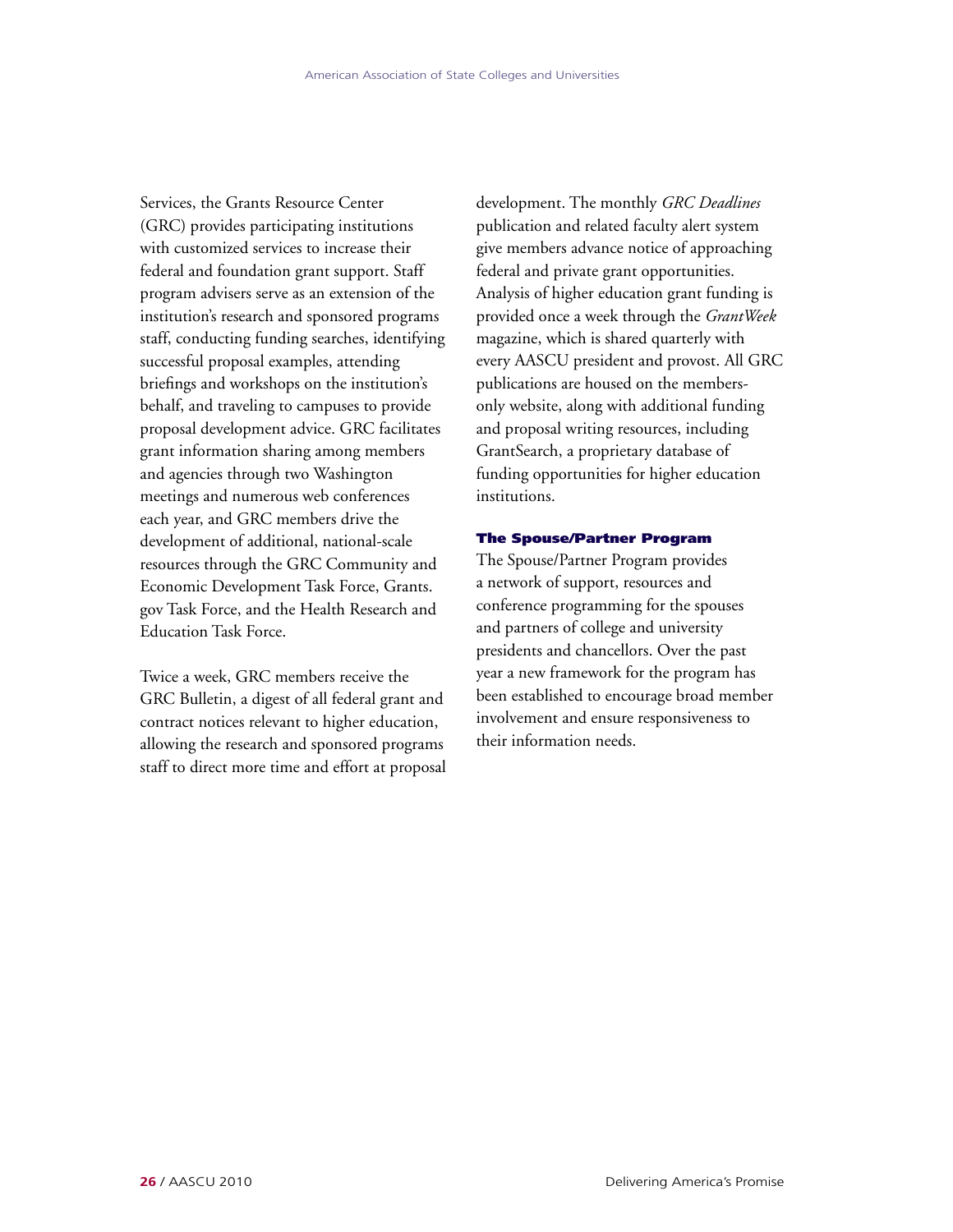## **Millennium Leadership Initiative (MLI)**

*Advancing Executive Leadership in Higher Education*

Several fundamental principles guide the operation of the Millennium Leadership Initiative that began in 1999. These principles define the uniqueness and success of the institute:

- $\blacksquare$  The faculty and the governing system is comprised of acting and retired presidents and chancellors who volunteer their time, expense and experience.
- The Executive Steering Committee— MLI's governing body—is comprised of presidents and chancellors, some of whom are successful former protégés (graduates).

The quality and success of the protégés is the result of several principles:

- $\blacksquare$  All protégés must be nominated by a president/chancellor or senior executive (if outside the academy);
- The candidate must have reached the administrative level of dean or higher (or the equivalent if outside of the academy);
- n All candidates must have a terminal advanced degree; and
- n All candidates are screened and selected by a standing committee of the ESC composed of presidents and chancellors.

The sponsorship and co-sponsorship by several higher education associations broadens the support and purview of the MLI and sustains interest in its future.

The institute is moderately priced thanks to volunteer faculty, the supporting associations and limited management costs. MLI is sustained by modest membership dues from supporting institutions.

The MLI program is twofold: the intensive four-day institute and the yearlong personalized mentor/protégé experience. The institute is overseen by the Executive Steering Committee Program Committee and the mentor/protégé experience is overseen by the chair of the ESC Mentor Committee.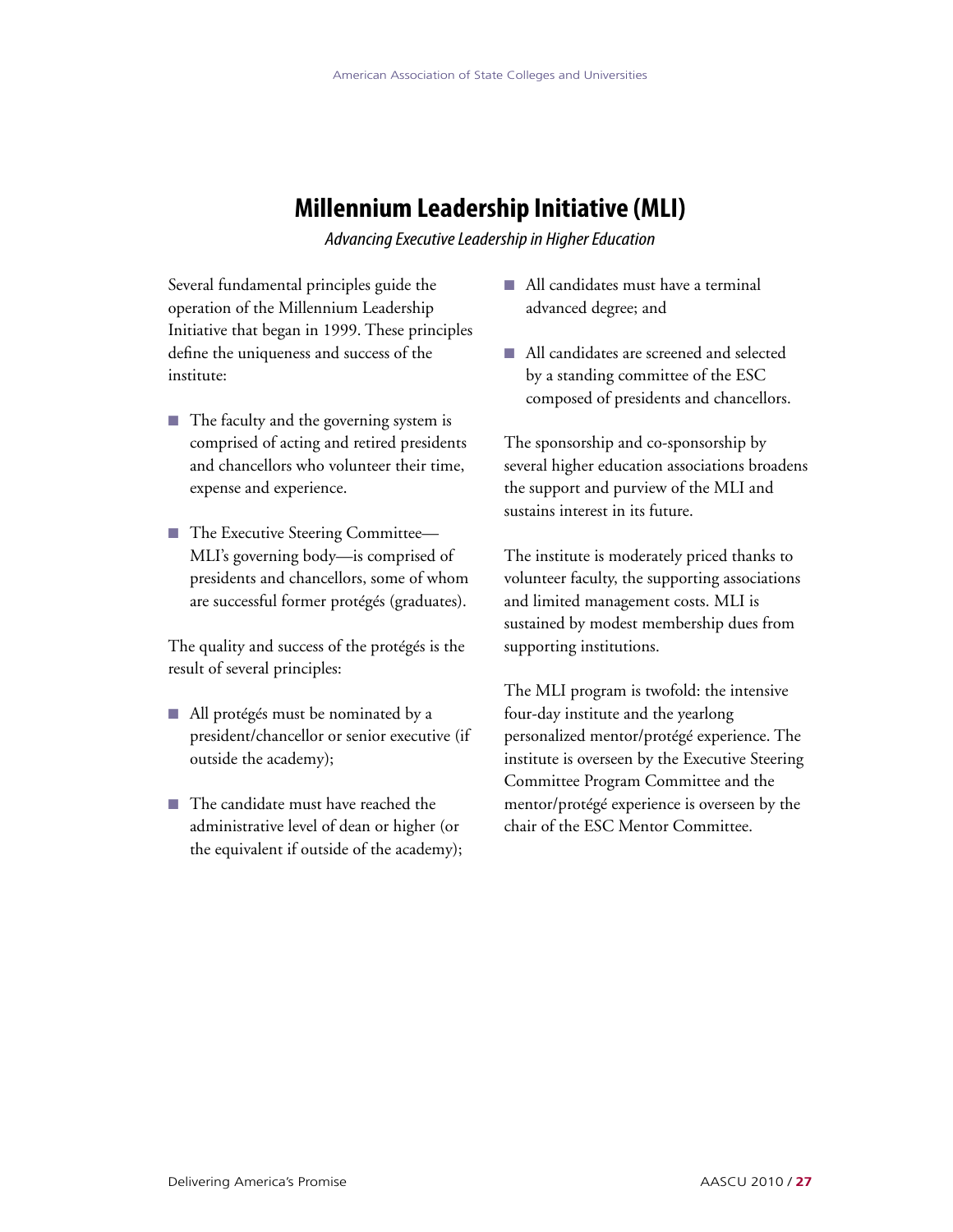## **Servicemembers Opportunity Colleges (SOC)**

SOC, co-sponsored by the American Association of State Colleges and Universities (AASCU) and the American Association of Community Colleges (AACC), functions in cooperation with 13 other higher education associations, the Department of Defense (DoD) and Active and Reserve Components of the military Services to expand and improve voluntary postsecondary education opportunities for servicemembers worldwide. SOC is funded by the Department of Defense through a contract with AASCU; this contract is managed for DoD by the Defense Activity for Non-Traditional Education Support (DANTES). SOC provides college personnel with outreach, training and educational materials on effective policies, practices and strategies to help veterans, servicemembers and their families succeed in their educational endeavors.

The SOC Consortium is comprised of more than 1,900 institutional members that annually enroll hundreds of thousands of servicemembers, their families and veterans in associate, bachelor's and graduate-level degree programs. Consortium members educate military students on college campuses, armories, and military installations around the world, employing classroom-based instruction and a variety of distance learning methods.

The SOC Degree Network System consists of a subgroup of SOC Consortium member institutions selected by the Army (SOCAD), Navy (SOCNAV), Marine Corps (SOCMAR) and Coast Guard (SOCCOAST) to deliver specific associate and bachelor's degree programs to servicemembers and their families. Institutional members of the SOC Degree Network System agree to special requirements and obligations that provide military students and their adult family members with opportunities to complete college degrees without suffering loss of academic credit due to changes of duty station.

SOCGuard—a SOC program for the Army National Guard (ARNG)—helps develop partnerships with colleges and universities, provides support for Army National Guard strength maintenance activities, and advises and counsels soldiers, education services officers and strength maintenance personnel on an array of education problems and issues.

In cooperation with the United States Army Recruiting Command (USAREC), SOC operates the Concurrent Admissions Program (ConAP) to increase college enrollment of Army recruits and reservist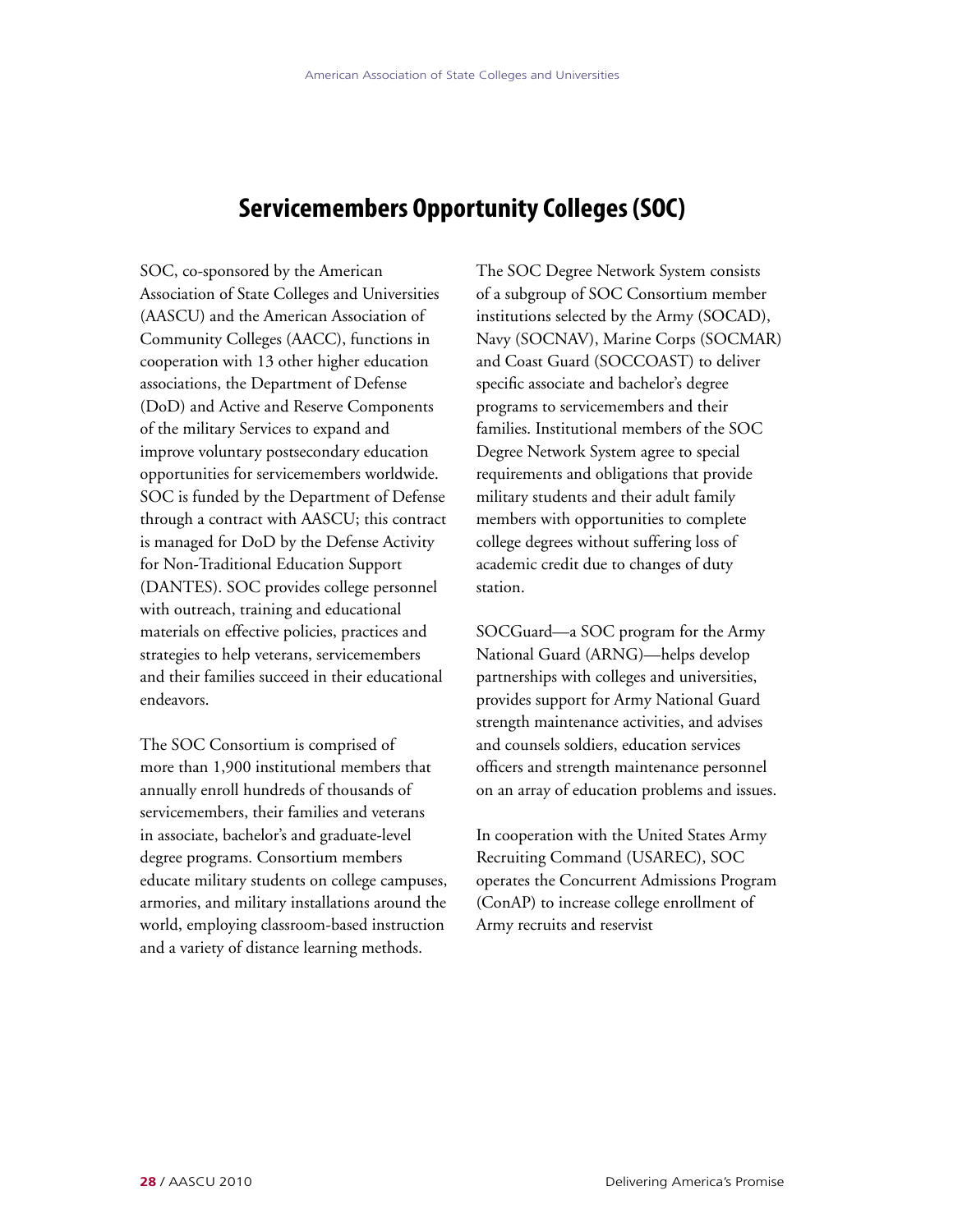## 2010 Financial Statements

**THE Members** his annual report provides a comparative financial status of AASCU at fiscal year end June 30, 2010 versus fiscal year end June 30, 2009. AASCU continues to maintain its excellent financial condition while providing programs and services desired by its members. Membership support remains strong and supportive of all activities. Membership dues provided 32 percent of AASCU's total revenue and 76 percent of its general fund revenue. General Fund expense represented 58 percent of the Association's direct expenses. Allocation of indirect cost recovery reduced this percentage to 44 percent. Salaries and benefits represented 68 percent of the total expense base or an increase of 1 percent to last year reflecting increases in health insurance costs.

### Statement of Activities

|                 |                                        | <b>FY 09</b>    | <b>FY 10</b>    |
|-----------------|----------------------------------------|-----------------|-----------------|
| Revenue         | Membership Dues                        | 4,242,270<br>\$ | 4,229,475<br>\$ |
|                 | Contracts/Grants                       | 5,647,096       | 5,917,634       |
|                 | <b>GRC Dues</b>                        | 954,030         | 918,479         |
|                 | Investment Income                      | (851, 025)      | 603,108         |
|                 | Meetings/Workshops                     | 1,254,675       | 1,196,487       |
|                 | Other Revenue                          | 321,083         | 166,716         |
|                 | <b>Total Revenue</b>                   | 11,568,129      | 13,031,899      |
| <b>Expenses</b> | Salaries/Benefits                      | 7,920,393       | 8,733,316       |
|                 | Rent/Operations                        | 213,884         | 230,508         |
|                 | Depreciation                           | 231,454         | 215,414         |
|                 | Printing/Publications                  | 326,493         | 345,037         |
|                 | Travel                                 | 554,066         | 587,756         |
|                 | <b>Professional Fees</b>               | 551,155         | 408,768         |
|                 | Meetings/Workshops                     | 649,367         | 587,035         |
|                 | Debt Service-1307 New York Avenue      | 131,798         | 76,988          |
|                 | Operating Expense—1307 New York Avenue | 146,992         | 174,779         |
|                 | Interassociation Activities            | 0               | 2,000           |
|                 | Other Expenses                         | 1,523,148       | 1,484,659       |
|                 | <b>Total Expenses</b>                  | 12,248,750      | 12,846,260      |
|                 | Revenues/Expenses (gross)              | (680, 621)      | 185,639         |
|                 | Plus/Less Net Asset increase/decreases |                 |                 |
|                 | Nongeneral Transfers and Gains to      |                 |                 |
|                 | Permanent Reserves and Other funds     | (480, 015)      | 313,356         |
|                 | <b>General Fund Net Assets Gain</b>    | (200, 606)      | (127, 717)      |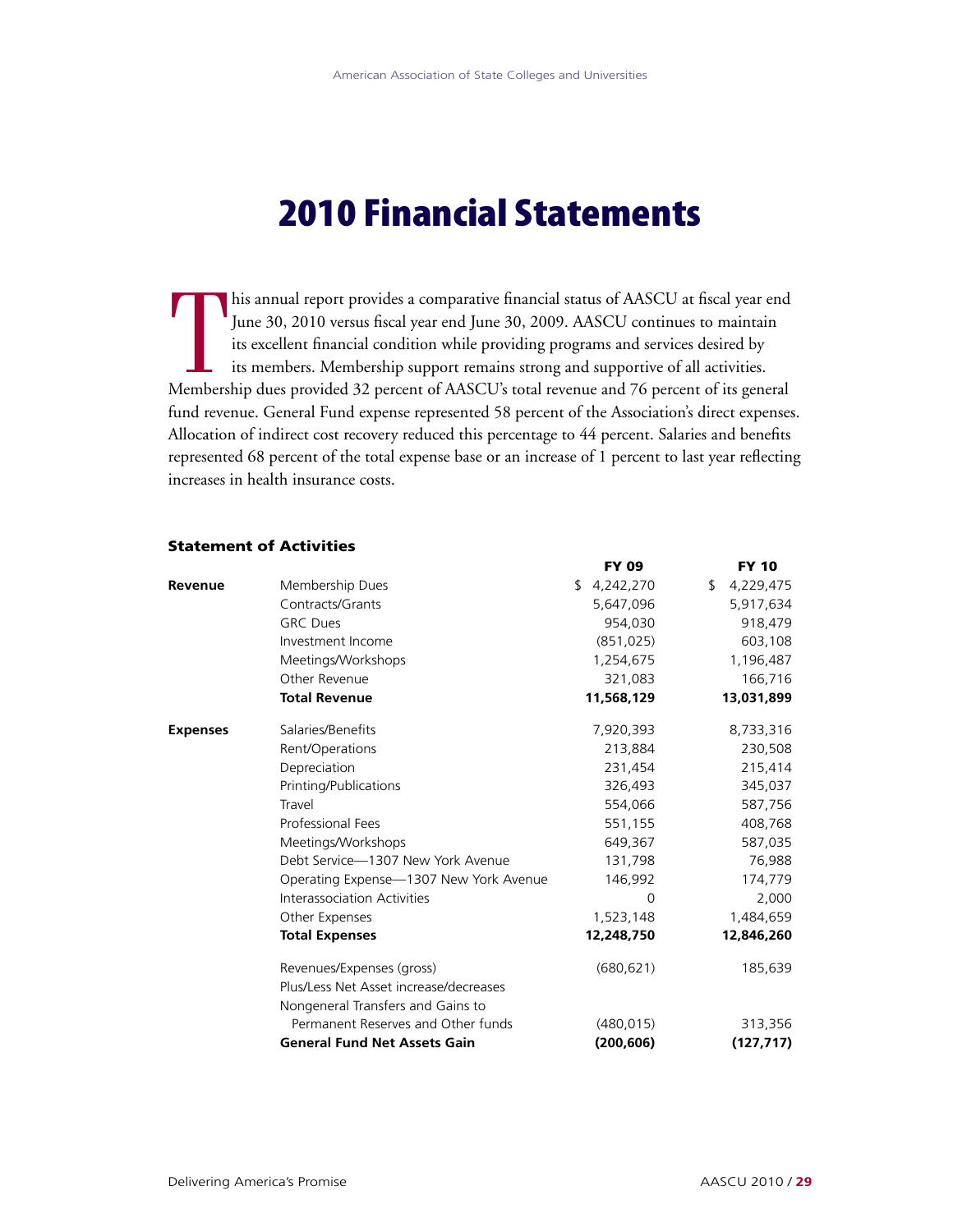## 2010 Board of Directors

## **Officers**

- **James C. Votruba** (Chair) President, Northern Kentucky University
- **Kenneth W. Dobbins** (2011 Chair-Elect) President, Southeast Missouri State University
- **Bruce Shepard** (Secretary-Treasurer) President, Western Washington University
- **Jolene Koester** (Past Chair) President, California State University, Northridge

## **Directors**

- **Wilson Bradshaw**, President, Florida Golf Coast University
- **Janet Dudley-Eshbach**, President, Salisbury University (Md.)
- **Melvin N. Johnson**, President, Tennessee State University
- **Flavius C. Killebrew**, President, Texas A&M University-Corpus Christi
- **Dorothy Leland**, President, Georgia College & State University
- **Tomás Morales**, President, College of Staten Island (CUNY)
- **Rita Rice Morris**, President, Shawnee State University (Ohio)
- **P. Kay Norton**, President, University of Northern Colorado
- **George A. Pruitt**, President, Thomas Edison State College (N.J.)
- **Charles B. Reed**, Chancellor, California State University
- **William A. Sederburg**, Commissioner, Utah System of Higher Education
- **Richard H. Wells**, Chancellor, University of Wisconsin-Oshkosh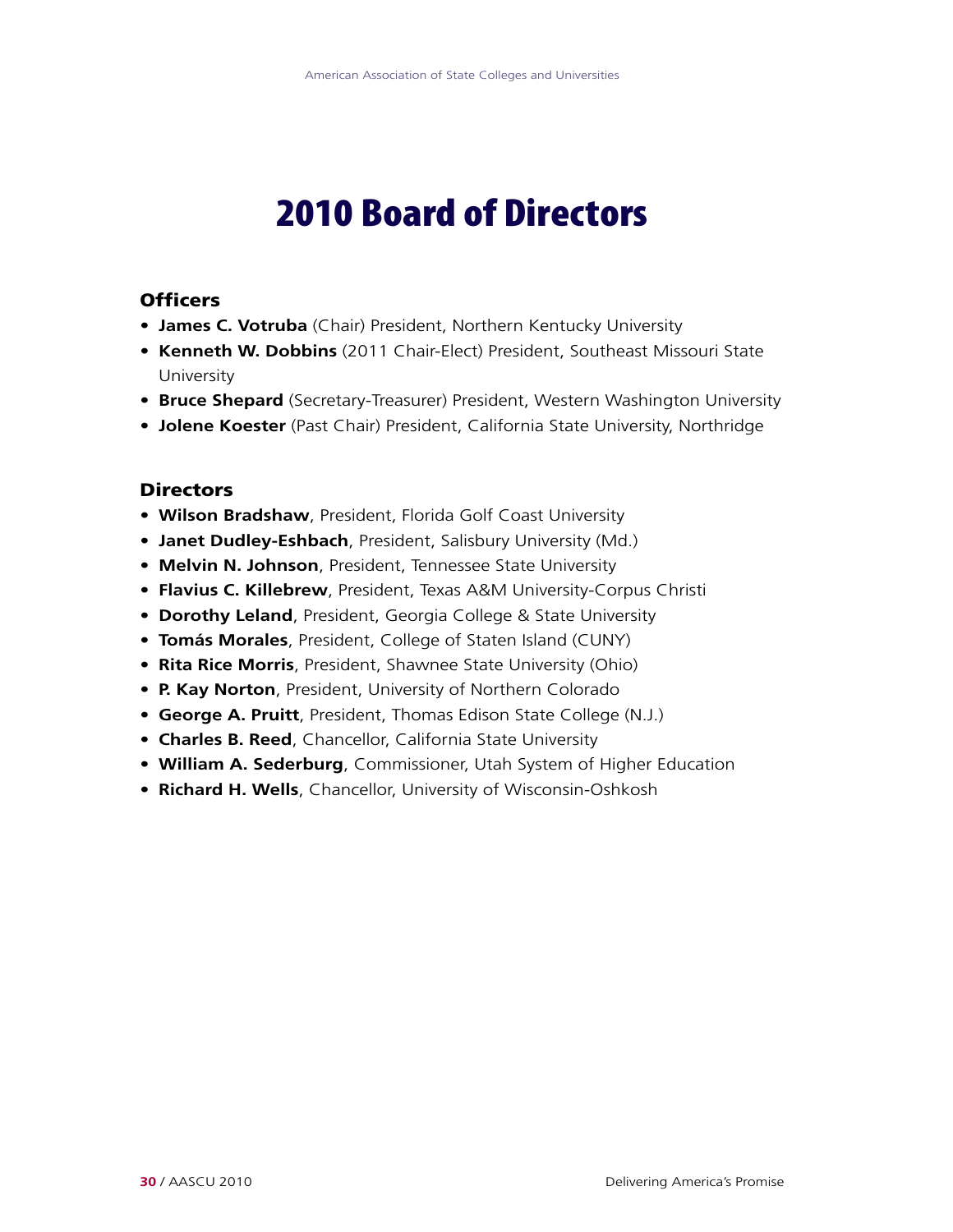## 2009–2010 Leadership Committees

## **Committee on Economic and Workforce Development**

| Chair: | <b>Richard H. Wells, Chancellor, University of Wisconsin-Oshkosh</b> |
|--------|----------------------------------------------------------------------|
|        | Vice Chair: F. Ann Millner, President, Weber State University (Utah) |

## **Committee on International Education**

Chair: **Donald Betz**, President, Northeastern State University (Okla.)

Vice Chair: **Dianne F. Harrison**, President, California State University Monterey Bay

### **Committee on Policies and Purposes**

Chair: **Beheruz N. Sethna**, President, University of West Georgia

Vice Chair: **John C. Cavanaugh**, Chancellor, Pennsylvania State System of Higher Education

### **Committee on Professional Development**

Chair: **Mary Evans Sias**, President, Kentucky State University Vice Chair: **Joe Gow**, Chancellor, University of Wisconsin-LaCrosse

## **Committee on Teacher Education**

Chair: **Timothy J. Flanagan**, President, Framingham State College (Mass.)

## **Committee on the Undergraduate Experience**

Chair: **William L. Perry**, President, Eastern Illinois University Vice Chair: **Elsa M. Nuñez**, President, Eastern Connecticut State University

### **Nominating Committee**

Chair: **Kay Schallenkamp**, President, Black Hills State University (S.D.)

### **Rural Coalition**

Co-Conveners: **Robert R. Bell**, President, Tennessee Technological University **Douglas D. Knowlton**, President, Dakota State University  $(S.D.)$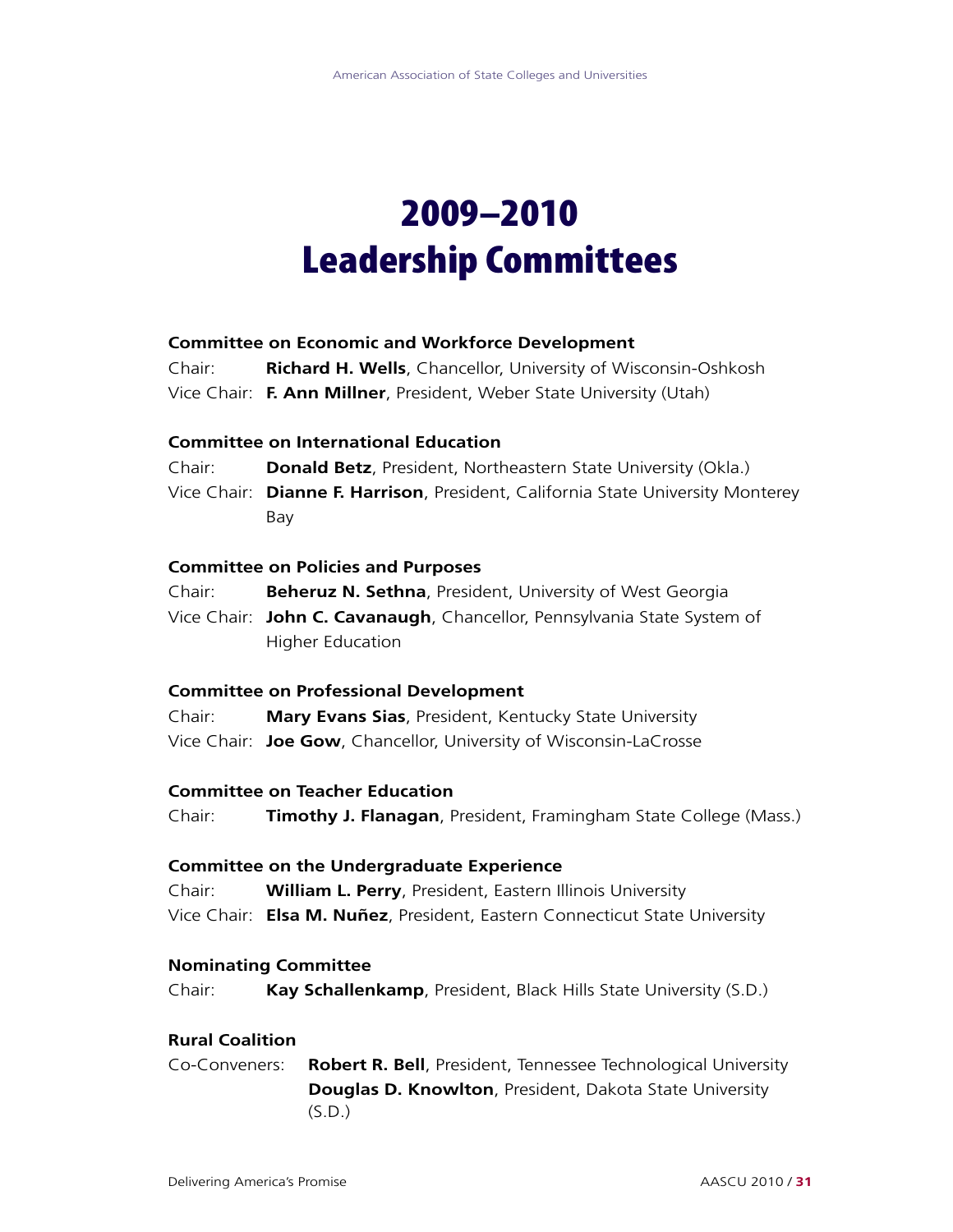## Affinity Groups

## **African-American Presidents and Chancellors**

Conveners: **Mickey Burnim**, President, Bowie State University (Md.) **Livingston Alexander**, President, University of Pittsburgh at Bradford

**Asian-American/Pacfic Islander Presidents and Chancellors** Convener: **Beheruz Sethna**, President, University of West Georgia

**Hispanic Presidents and Chancellors** Convener: **Rodolfo Arévalo**, President, Eastern Washington University

**Women Presidents and Chancellors** Convener: **Mary Cullinan**, President, Southern Oregon University

## **Distinguished Alumnus Award Selection Committee**

Chair: **Elsa Nuñez**, President, Eastern Connecticut State

## **Millennium Leadership Initiative (MLI) Executive Steering Committee**

Chair: **Mickey Burnim**, President, Bowie State University (Md.)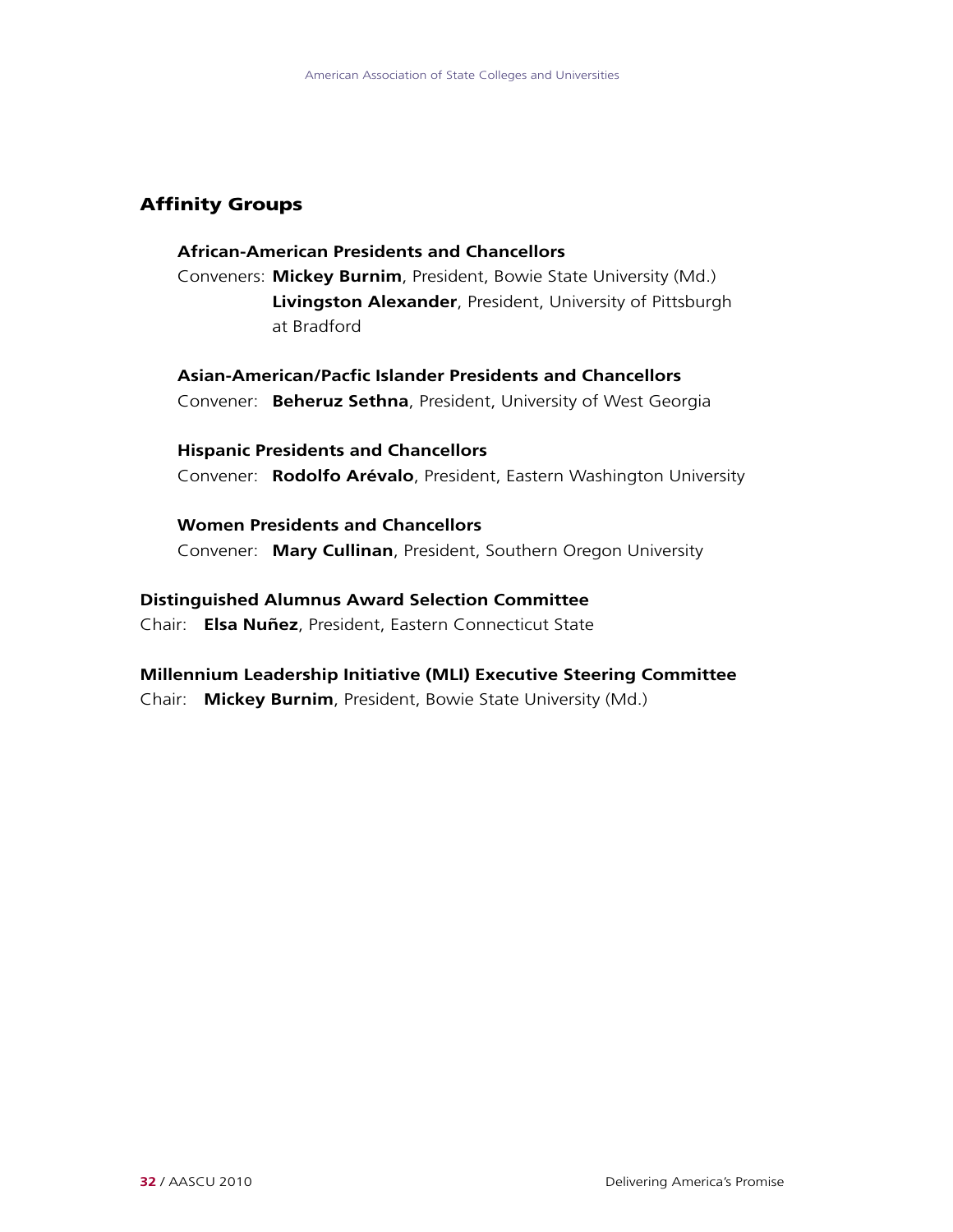## 2010 Council of State Representatives

- **Kenneth W. Dobbins**, (Chair) President, Southeast Missouri State University
- **Benjamin J. Allen**, President, University of Northern Iowa
- **Ruben Armiñana**, President, Sonoma State University (Calif.)
- **Peter B. Barr**, President, Glenville State College (W.Va.)
- **Al Bowman**, President, Illinois State University
- **Nancy Carriuolo**, President, Rhode Island College
- **John E. Christensen**, Chancellor, University of Nebraska at Omaha
- **Howard Cohen**, Chancellor, Purdue University Calumet (Ind.)
- **John E. Counts**, President, Western New Mexico University
- **John L. Crain**, President, Southeastern Louisiana University
- **David A. DeCenzo**, President, Coastal Carolina University (S.C.)
- **Philip L. Dubois**, Chancellor, University of North Carolina at Charlotte
- **Jerry B. Farley**, President, Washburn University (Kan.)
- **Timothy J. Flanagan**, President, Framingham State College (Mass.)
- **William V. Flores**, President, University of Houston-Downtown (Texas)
- **James Gaudino**, President, Central Washington University
- **Jonathan C. Gibralter**, President, Frostburg State University (Md.)
- **Helen Giles-Gee**, President, Keene State College (N.H.)
- **Joe Gow**, Chancellor, University of Wisconsin-LaCrosse
- **Thomas J. Haas**, President, Grand Valley State University (Mich.)
- **John D. Haeger**, President, Northern Arizona University
- **Gary D. Hagen**, President, Mayville State University (N.D.)
- **David Hall**, President, University of the Virgin Islands
- **Timothy L. Hall**, President, Austin Peay State University (Tenn.)
- **William H. Harris**, President, Alabama State University
- **Glen D. Johnson**, Chancellor, Oklahoma State Regents for Higher Education
- **Marcia V. Keizs**, President, City University of New York, York College
- **Flavius C. Killebrew**, President, Texas A&M University-Corpus Christi
- **Rodney H. Mabry**, President, University of Texas at Tyler
- **Carolyn R. Mahoney**, President, Lincoln University of Missouri
- **Francine G. McNairy**, President, Millersville University of Pennsylvania
- **Peter P. Mercer**, President, Ramapo College of New Jersey
- **John W. Miller**, President, Central Connecticut State University
- **F. Ann Millner**, President, Weber State University (Utah)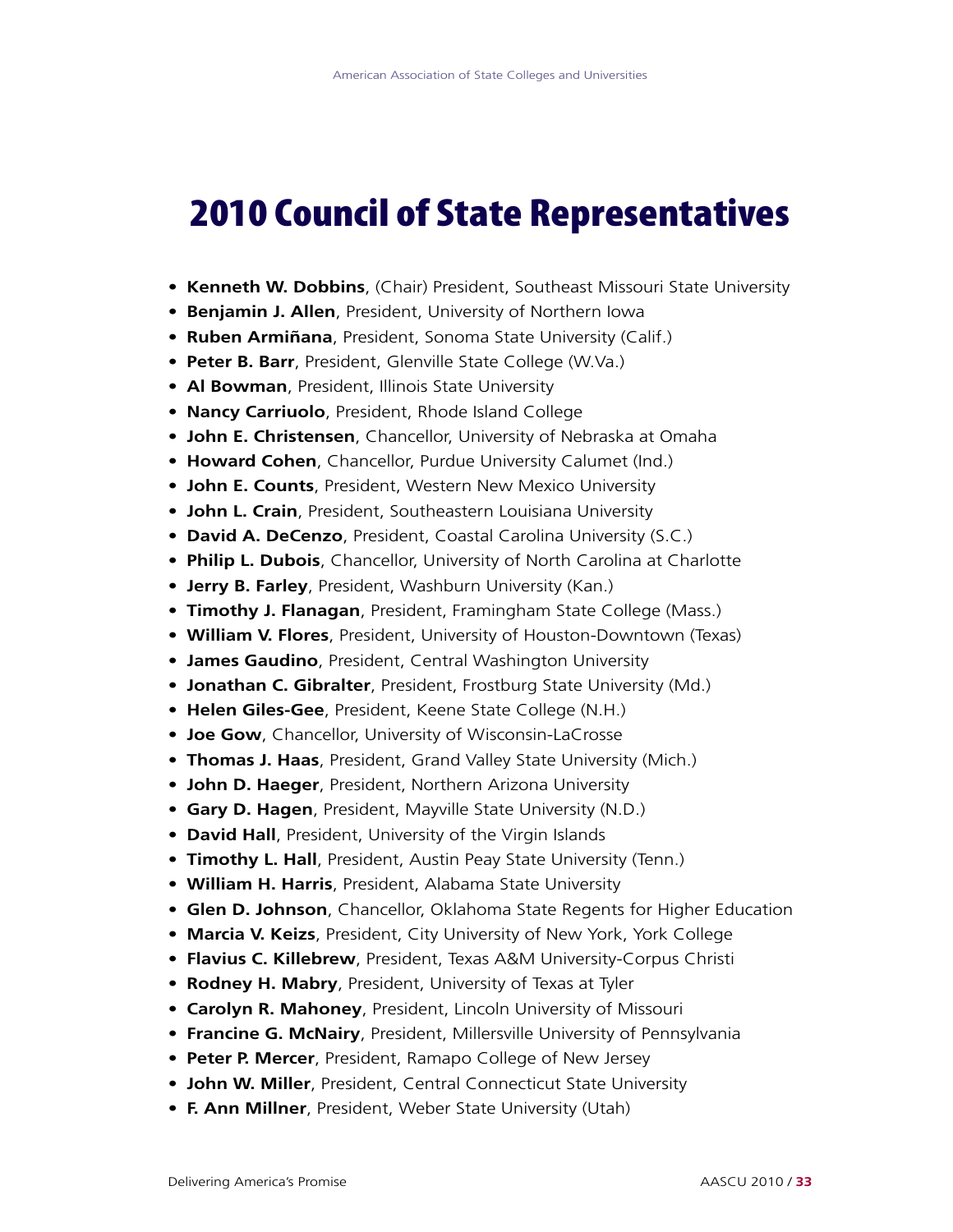- **Rita Rice Morris**, President, Shawnee State University (Ohio)
- **Barbara E. Murphy**, President, Johnson State College (Vt.)
- **P. Kay Norton**, President, University of Northern Colorado
- **Richard L. Pattenaude**, Chancellor, University of Maine System
- **David L. Potter**, President, North Georgia College & State University
- **Earl H. Potter, III**, President, St. Cloud State University (Minn.)
- **John Pugh**, Chancellor, University of Alaska Southeast
- **Sandra Patterson-Randles**, Chancellor, Indiana University, Southeast
- **Martha Dunagin Saunders**, President, University of Southern Mississippi
- **Allen Sessoms**, President, University of the District of Columbia
- **Deborah F. Stanley**, President, State University of New York College at Oswego
- **Frank Trocki**, Chancellor, Montana State University, Northern
- **Robert Underwood**, President, University of Guam
- **Vaughn Vandegrift**, Chancellor, Southern Illinois University Edwardsville
- **Charles L. Welch**, President, Henderson State University (Ark.)
- **Robert A. Wharton**, President, South Dakota School of Mines and Technology
- **Harry L. Williams**, President, Delaware State University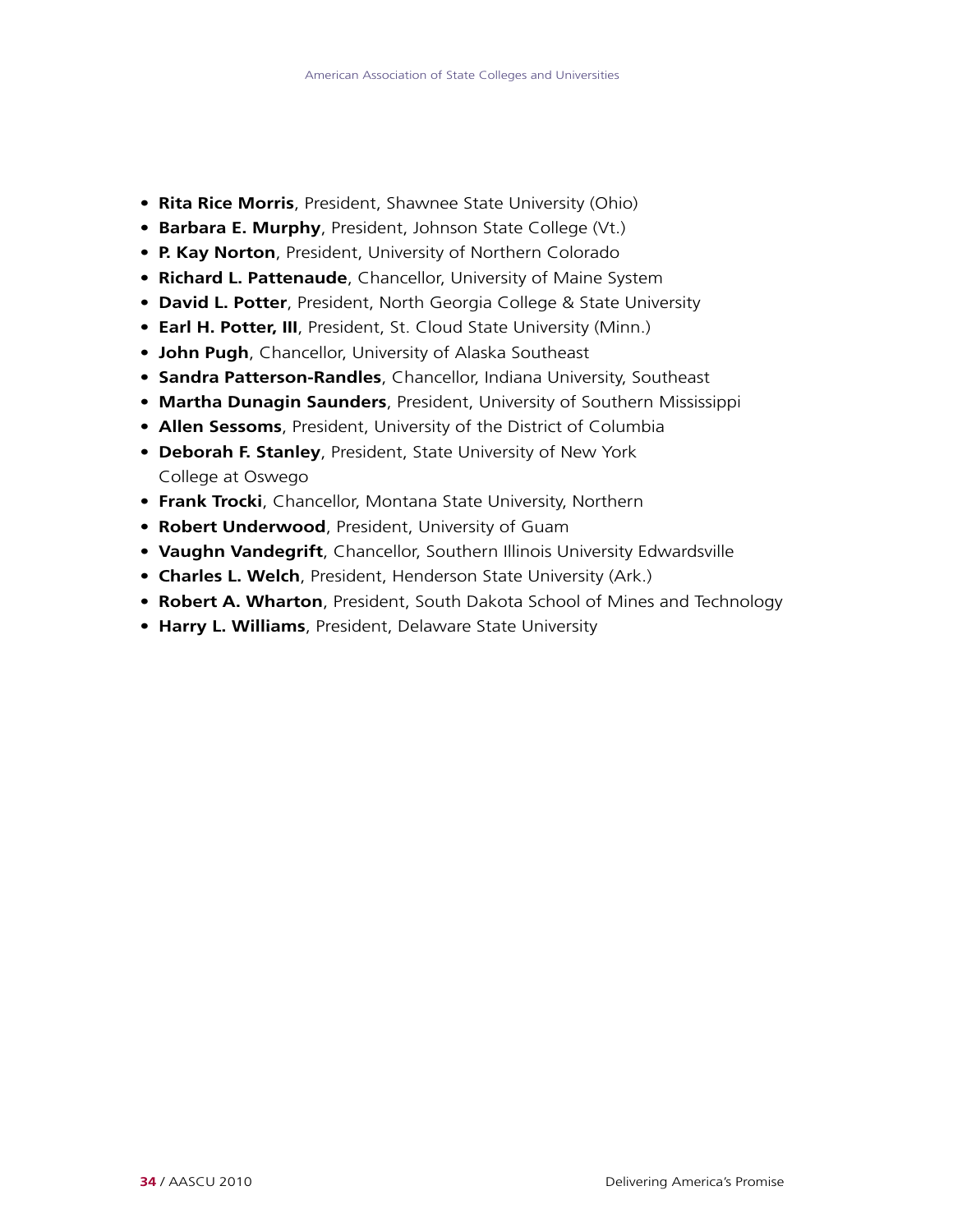## 2010 Members

#### Alabama

Alabama A&M University Alabama State University Athens State University Auburn University Montgomery Jacksonville State University Troy University University of Montevallo University of North Alabama University of South Alabama University of West Alabama

#### Alaska

University of Alaska Anchorage University of Alaska Southeast University of Alaska Statewide System

#### Arizona

Arizona Board of Regents Northern Arizona University

#### Arkansas

Arkansas State University Jonesboro Arkansas State University System Arkansas Tech University Henderson State University Southern Arkansas University University of Arkansas - Fort Smith University of Arkansas at Little Rock University of Arkansas at Monticello University of Arkansas System University of Central Arkansas

#### California

California State University California Maritime Academy California Polytechnic State University, San Luis Obispo California State Polytechnic University, Pomona California State University Bakersfield California State University Channel Islands California State University Chico California State University Dominguez Hills California State University Fresno California State University Fullerton California State University Long Beach California State University Los Angeles California State University Monterey Bay California State University Sacramento California State University San Bernardino California State University San Marcos California State University, East Bay California State University, Northridge California State University, Stanislaus Humboldt State University San Diego State University San Francisco State University San Jose State University Sonoma State University

#### Colorado

Adams State College Fort Lewis College Mesa State College Metropolitan State College of Denver University of Northern Colorado Western State College of Colorado

#### Connecticut

Central Connecticut State University Connecticut State University System Eastern Connecticut State University Southern Connecticut State University Western Connecticut State University

#### Delaware

Delaware State University

#### District of Columbia

Howard University University of the District of Columbia

#### Florida

Florida A&M University Florida Atlantic University Florida Gulf Coast University New College of Florida University of Central Florida University of North Florida University of South Florida Polytechnic University of South Florida St. Petersburg University of West Florida

#### Georgia

Albany State University Armstrong Atlantic State University Augusta State University Board of Regents of the University System of Georgia Clayton State University Columbus State University Dalton State College Fort Valley State University Georgia College & State University Georgia Southern University Georgia Southwestern State University Kennesaw State University Macon State College North Georgia College & State University Savannah State University Southern Polytechnic State University University of West Georgia Valdosta State University

#### Guam

University of Guam

#### Hawaii

University of Hawaii at Hilo University of Hawaii System

#### Idaho

Lewis-Clark State College

#### Illinois

Chicago State University Eastern Illinois University Governors State University Illinois Board of Higher Education Illinois State University Northeastern Illinois University Northern Illinois University Southern Illinois University Southern Illinois University Carbondale Southern Illinois University Edwardsville University of Illinois at Springfield Western Illinois University

#### Indiana

Ball State University Indiana State University Indiana University East Indiana University Kokomo Indiana University Northwest Indiana University South Bend Indiana University Southeast Indiana University-Purdue University Fort Wayne Indiana University-Purdue University Indianapolis Purdue University Calumet Purdue University North Central University of Southern Indiana

#### Iowa

University of Northern Iowa

#### Kansas

Emporia State University Fort Hays State University Pittsburg State University Washburn University

#### Kentucky

Eastern Kentucky University Kentucky State University Morehead State University Murray State University Northern Kentucky University Western Kentucky University

#### Louisiana

Grambling State University Louisiana Board of Regents Louisiana State University in Shreveport Louisiana Tech University McNeese State University Nicholls State University Northwestern State University of Louisiana Southeastern Louisiana University Southern University at New Orleans University of Louisiana at Lafayette University of Louisiana System

#### Maine

University of Maine System University of Maine at Augusta University of Maine at Fort Kent University of Maine at Machias University of Maine at Presque Isle University of Southern Maine

#### Maryland

University System of Maryland Bowie State University Coppin State University Frostburg State University Morgan State University Salisbury University Towson University University of Maryland Eastern Shore University of Maryland University College University of Maryland, Baltimore County

#### Massachusetts

Fitchburg State College Framingham State College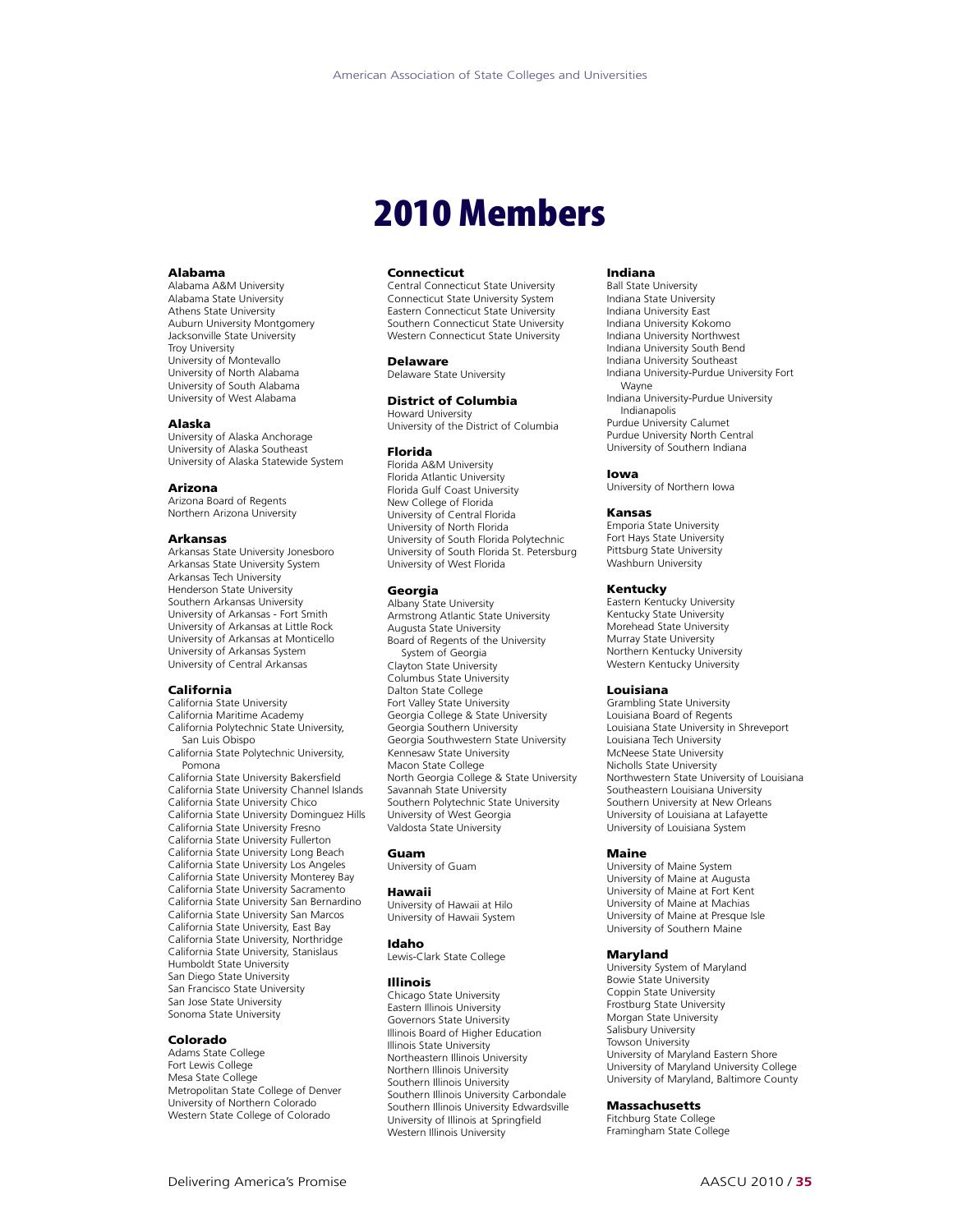Massachusetts College of Liberal Arts Salem State College University of Massachusetts Boston University of Massachusetts Dartmouth Westfield State College Worcester State College

#### **Michigan**

Central Michigan University Eastern Michigan University Ferris State University Grand Valley State University Lake Superior State University Northern Michigan University Oakland University Saginaw Valley State University University of Michigan-Dearborn University of Michigan-Flint Wayne State University

#### Minnesota

Bemidji State University Metropolitan State University Minnesota State Colleges and Universities Minnesota State University Mankato Minnesota State University Moorhead St. Cloud State University University of Minnesota Duluth Winona State University

#### Mississippi

Alcorn State University Delta State University Jackson State University Mississippi Institutions of Higher Learning Mississippi University for Women Mississippi Valley State University University of Southern Mississippi

#### Missouri

Harris-Stowe State University Lincoln University of Missouri Missouri Southern State University Missouri State University Missouri Western State University Northwest Missouri State University Southeast Missouri State University Truman State University University of Central Missouri University of Missouri at Saint Louis

#### Montana

Montana State University, Billings Montana State University, Northern Montana Tech of The University of Montana

#### Nebraska

Chadron State College Nebraska State Colleges Peru State College University of Nebraska at Kearney University of Nebraska at Omaha Wayne State College

#### Nevada

Nevada State College University of Nevada, Las Vegas

#### New Hampshire

Keene State College Plymouth State University University System of New Hampshire

#### New Jersey

New Jersey Association of State Colleges and Universities Montclair State University New Jersey City University Ramapo College of New Jersey Richard Stockton College of New Jersey Rowan University The College of New Jersey Thomas Edison State College William Paterson University of New Jersey

#### New Mexico

New Mexico Higher Education Department New Mexico Highlands University Western New Mexico University

#### New York

City University of New York City University of New York, Baruch College City University of New York, Brooklyn **College** City University of New York, College of Staten Island City University of New York, Hunter College City University of New York Lehman College City University of New York, Medgar Evers College City University of New York, Queens .<br>College City University of New York, York College The City College of New York State University of New York Buffalo State College Farmingdale State College Purchase College The College at Brockport State University of New York-Empire State College State University of New York at Fredonia State University of New York at New Paltz State University of New York College at Cortland State University of New York College at Old Westbury State University of New York College at Oneonta State University of New York College at Oswego State University of New York College at **Plattsburgh** State University of New York College at Potsdam

State University of New York College of Agriculture and Technology at Cobleskill State University of New York College of Technology at Alfred

#### North Carolina

Appalachian State University East Carolina University Elizabeth City State University Fayetteville State University North Carolina Agricultural & Technical State University North Carolina Central University University of North Carolina at Asheville University of North Carolina at Charlotte University of North Carolina at Greensboro University of North Carolina at Pembroke University of North Carolina at Wilmington Western Carolina University Winston-Salem State University

#### North Dakota

Dickinson State University Mayville State University Minot State University North Dakota University System Office University of North Dakota Valley City State University

#### Ohio

Bowling Green State University Central State University Cleveland State University Shawnee State University The University of Akron Wright State University Youngstown State University

#### Oklahoma

Cameron University East Central University Langston University Northeastern State University Northwestern Oklahoma State University Oklahoma Panhandle State University Oklahoma State Regents for Higher Education Rogers State University Southeastern Oklahoma State University Southwestern Oklahoma State University University of Central Oklahoma University of Science and Arts of Oklahoma

#### **Oregon**

Eastern Oregon University Oregon Institute of Technology Portland State University Southern Oregon University Western Oregon University

#### Pennsylvania

Bloomsburg University of Pennsylvania California University of Pennsylvania Cheyney University of Pennsylvania Clarion University of Pennsylvania East Stroudsburg University of Pennsylvania Indiana University of Pennsylvania Kutztown University of Pennsylvania Lock Haven University of Pennsylvania Mansfield University of Pennsylvania Millersville University of Pennsylvania Pennsylvania State System of Higher Education

Shippensburg University of Pennsylvania Slippery Rock University of Pennsylvania University of Pittsburgh at Bradford University of Pittsburgh at Greensburg University of Pittsburgh at Johnstown West Chester University of Pennsylvania

#### Puerto Rico

University of Puerto Rico University of Puerto Rico at Arecibo University of Puerto Rico at Carolina University of Puerto Rico at Humacao University of Puerto Rico Cayey University of Puerto Rico in Ponce University of Puerto Rico Mayaguez University of Puerto Rico Rio Piedras

#### Rhode Island

Rhode Island College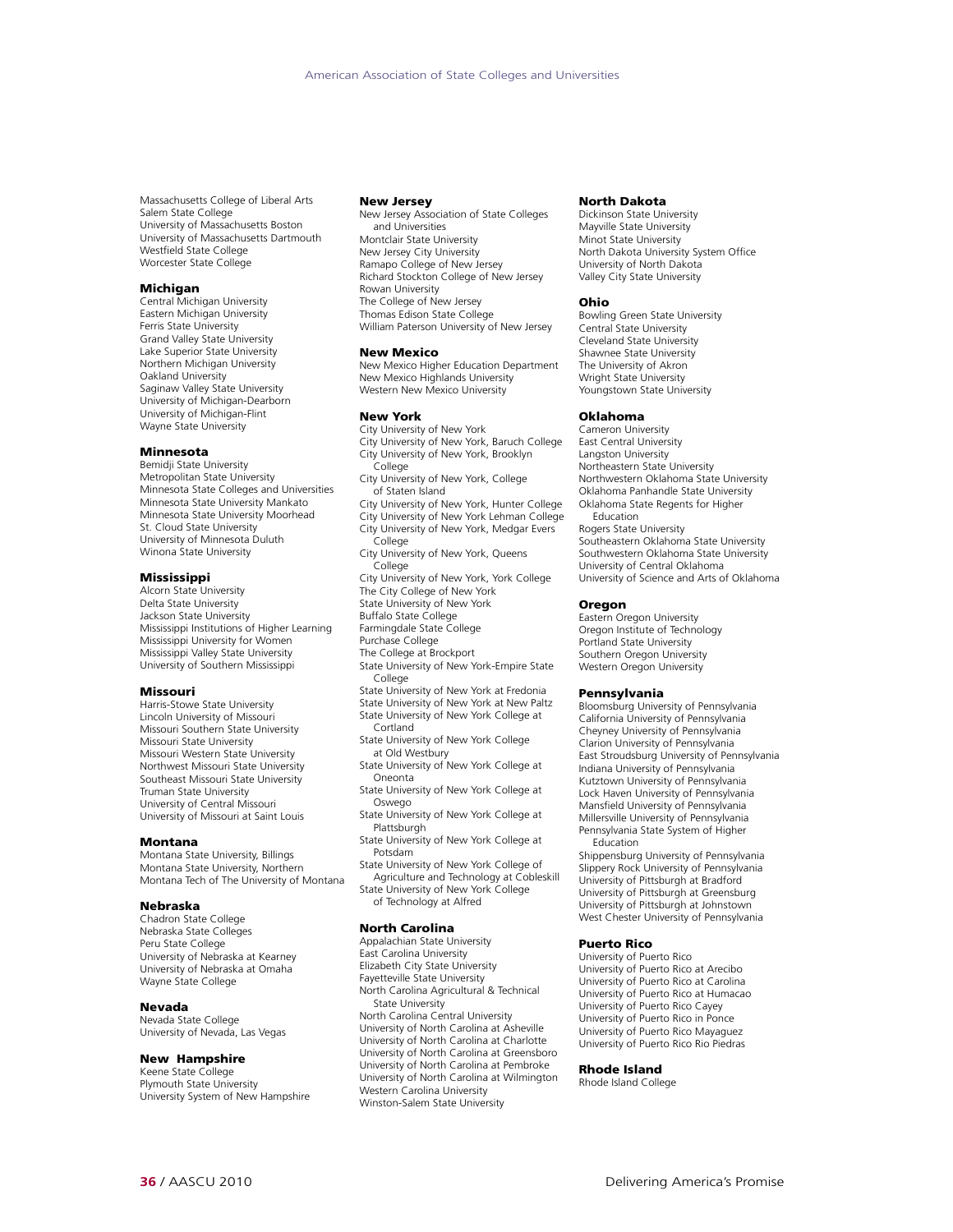#### South Carolina

Clemson University Coastal Carolina University College of Charleston Francis Marion University Lander University South Carolina State University The Citadel-The Military College of South Carolina University of South Carolina Aiken University of South Carolina Beaufort University of South Carolina Upstate Winthrop University

#### South Dakota

Black Hills State University Dakota State University Northern State University South Dakota Board of Regents South Dakota School of Mines and Technology

#### Tennessee

Austin Peay State University East Tennessee State University Middle Tennessee State University Tennessee Board of Regents Tennessee State University Tennessee Technological University University of Memphis University of Tennessee University of Tennessee at Chattanooga University of Tennessee at Martin

#### Texas

Angelo State University Lamar University Midwestern State University Prairie View A&M University Sam Houston State University Stephen F. Austin State University Sul Ross State University Tarleton State University Texas A&M International University Texas A&M University-Central Texas Texas A&M University-Commerce Texas A&M University-Corpus Christi Texas A&M University-Kingsville Texas A&M University-San Antonio Texas A&M University-Texarkana Texas Southern University Texas State University System Texas State University-San Marcos Texas Woman's University The University of North Texas at Dallas The University of Texas at San Antonio University of Houston-Clear Lake University of Houston-Downtown University of Houston-Victoria University of North Texas University of Texas at Brownsville University of Texas at Dallas University of Texas at Tyler University of Texas of the Permian Basin University of Texas-Pan American West Texas A & M University

#### Utah

Utah System of Higher Education Southern Utah University Utah Valley University Weber State University

#### Vermont

Vermont State Colleges Castleton State College Johnson State College Lyndon State College

#### Virgin Island

University of the Virgin Islands

**Virginia**<br>George Mason University James Madison University Longwood University Norfolk State University Old Dominion University Radford University The University of Virginia's College at Wise University of Mary Washington Virginia State University

#### Washington

Central Washington University Eastern Washington University University of Washington, Tacoma Western Washington University

#### West Virigina

Bluefield State College Concord University Fairmont State University Glenville State College Shepherd University West Liberty University West Virginia Higher Education Policy Commission West Virginia State University West Virginia University Institute of **Technology** 

#### Wisconsin

University of Wisconsin System University of Wisconsin-Eau Claire University of Wisconsin-Green Bay University of Wisconsin-La Crosse University of Wisconsin-Parkside University of Wisconsin-Platteville University of Wisconsin-Stevens Point University of Wisconsin-Stout University of Wisconsin-Superior University of Wisconsin-Whitewater University of Wisconsin-Oshkosh University of Wisconsin-River Falls

#### International Member

#### West Africa

University of Liberia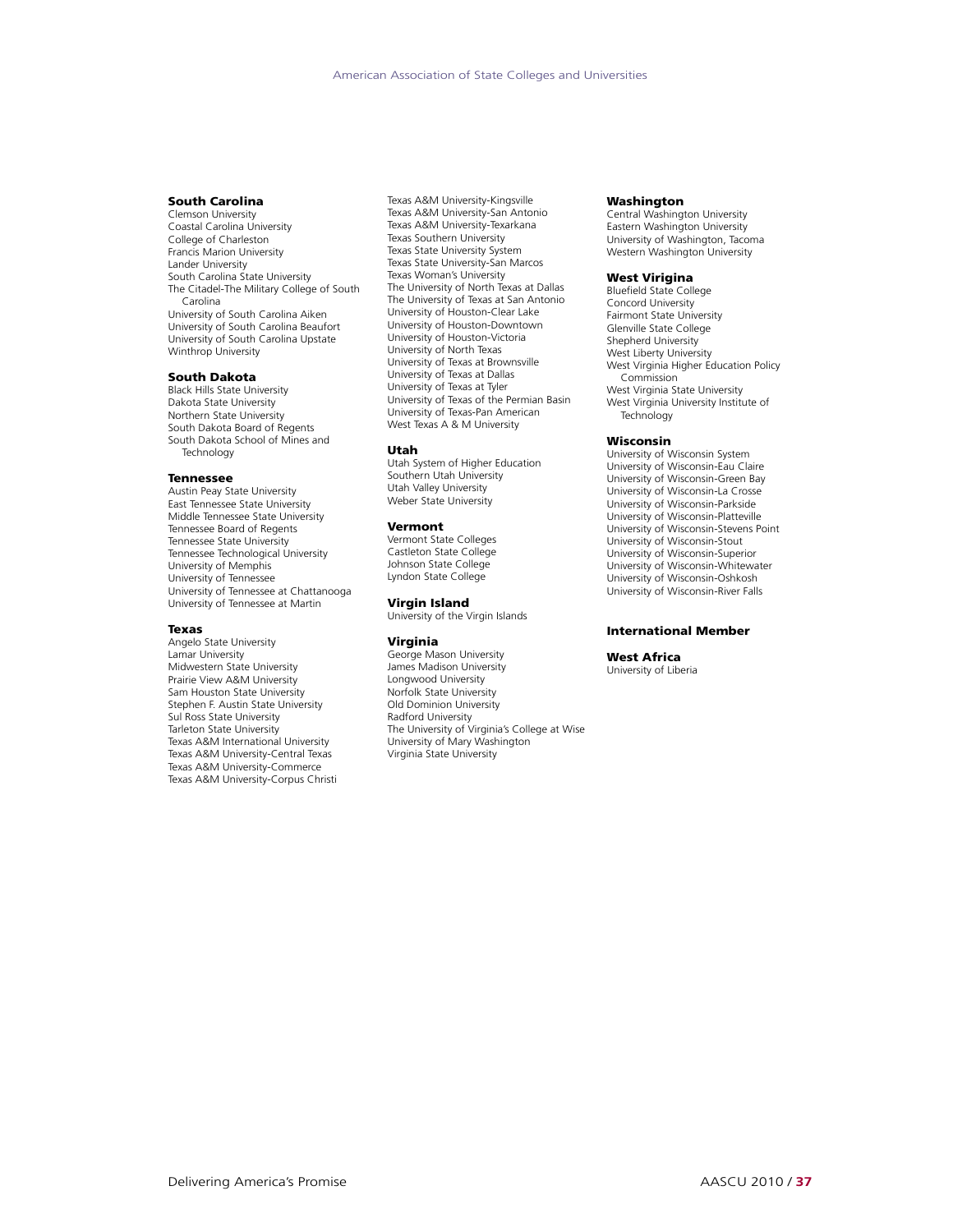## AASCU's Operational Leadership

## Academic Leadership and Change

■ George L. Mehaffy, Vice President • mehaffyg@aascu.org

## Communications

■ Susan M. Chilcott, Vice President • chilcotts@aascu.org

## Finance and Operations

■ Wayne Sforza, Vice President • sforzaw@aascu.org

## Government Relations and Policy Analysis

■ Edward Elmendorf, Senior Vice President • elmendorfe@aascu.org

## Membership Services

n **Christina Bitting**, Vice President • bittingc@aascu.org